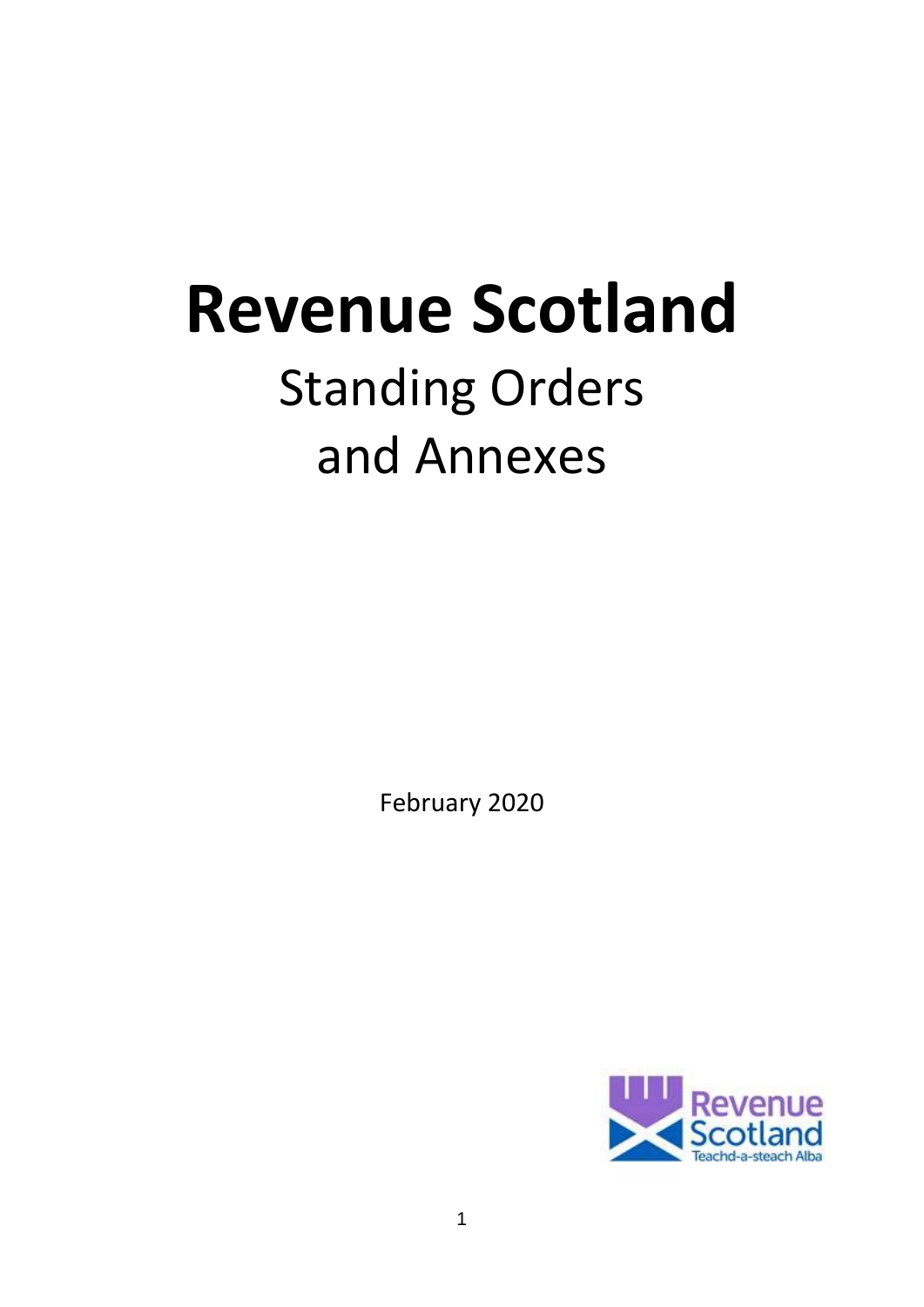

#### **REVENUE SCOTLAND – STANDING ORDERS**

#### **TABLE OF CONTENTS**

- **1. General**
- **2. Membership Of The Board**
- **3. Chair Of Revenue Scotland**
- **4. Ordinary Meetings Of The Board**
- **5. Agenda**
- **6. Special Meetings Of The Board And Board Decisions Taken Outwith Meetings**
- **7. Minutes**
- **8. Committees**
- **9. Correspondence**
- **10. Urgent Actions**
- **11. Public Statements**
- **12. Signing Of Documents**
- **13. Confidentiality**
- **14. Papers And Documents**
- **15. Duty Of The Board In Relation To The Accountable Officer**
- **16. Members' Remuneration And Expenses**
- **17. Interpretation**

**ANNEX A - Audit And Risk Committee Terms Of Reference** 

**ANNEX B – Staffing And Equalities Committee Terms Of Reference**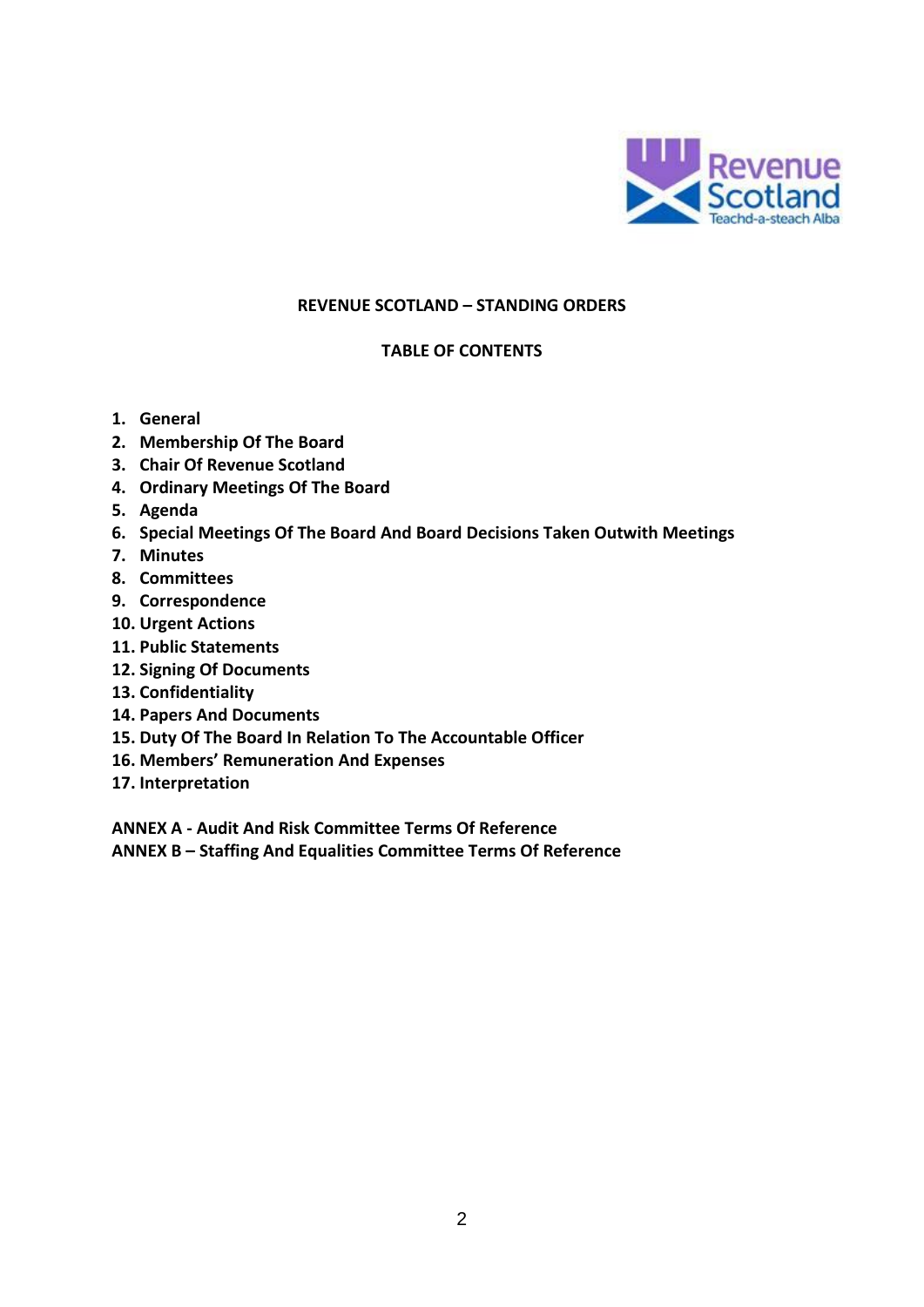# **1. GENERAL**

1.1 Revenue Scotland (in Gaelic, Teachd-a-steach Alba) is a body corporate established by section 2(1) of the Revenue Scotland and Tax Powers Act 2014 ("RSTPA"). Revenue Scotland is an office-holder in the Scottish Administration; it is part of the Scottish Administration, but not of the Scottish Government, ensuring an appropriate degree of operational autonomy and independence. In terms of its status as a Scottish public body, it may be referred to as a "non-Ministerial Department".

1.2 These standing orders, for regulation of the conduct and proceedings of Revenue Scotland, are made under paragraphs 4 - 7 and 9 of Schedule 1 to the RSTPA which makes provision about the membership, procedures and staffing of Revenue Scotland.

1.3 The members of Revenue Scotland, who are appointed by the Scottish Ministers under paragraph 1(1) of Schedule 1, will be known as "the Board of Revenue Scotland" or simply "the Board". The Chair of Revenue Scotland, appointed by Ministers under paragraph 1(2) of Schedule 1, may be referred to as the "Chair of the Board" or "the Chair".

1.4 These standing orders should be read in conjunction with:-

(a) The Revenue Scotland Board Code of Conduct, including its provisions on the registration and declaration of interests and on maintaining the confidentiality of protected taxpayer information;

(b) The Revenue Scotland Board's Scheme of Internal Delegation, which sets out which of its functions the Board has delegated to individual Board members, Committees or senior members of staff under paragraph 7(1) of Schedule 1 to the RSTPA; and

(c) The Revenue Scotland Framework Document, which sets out an agreement between Revenue Scotland and the Scottish Ministers in relation to the governance, financing and operations of the functions of Revenue Scotland.

1.5 No standing order is to be made, read, applied or suspended in such a manner that contravenes any rule of law, legislative provision, or the terms of the Revenue Scotland Framework Document.

1.6 These standing orders are made by and can be altered, suspended or revoked, in whole or in part, by a majority of the members of the Board. They remain in force unless and until so altered, suspended or revoked. Additional standing orders considered necessary to ensure the effective operation of the Board may be adopted, on the proposal of the Chair, the Chief Executive and/or any member(s) of the Board, with the agreement of the majority of the members of the Board.

1.7 These standing orders and associated annexes should be reviewed on an annual basis.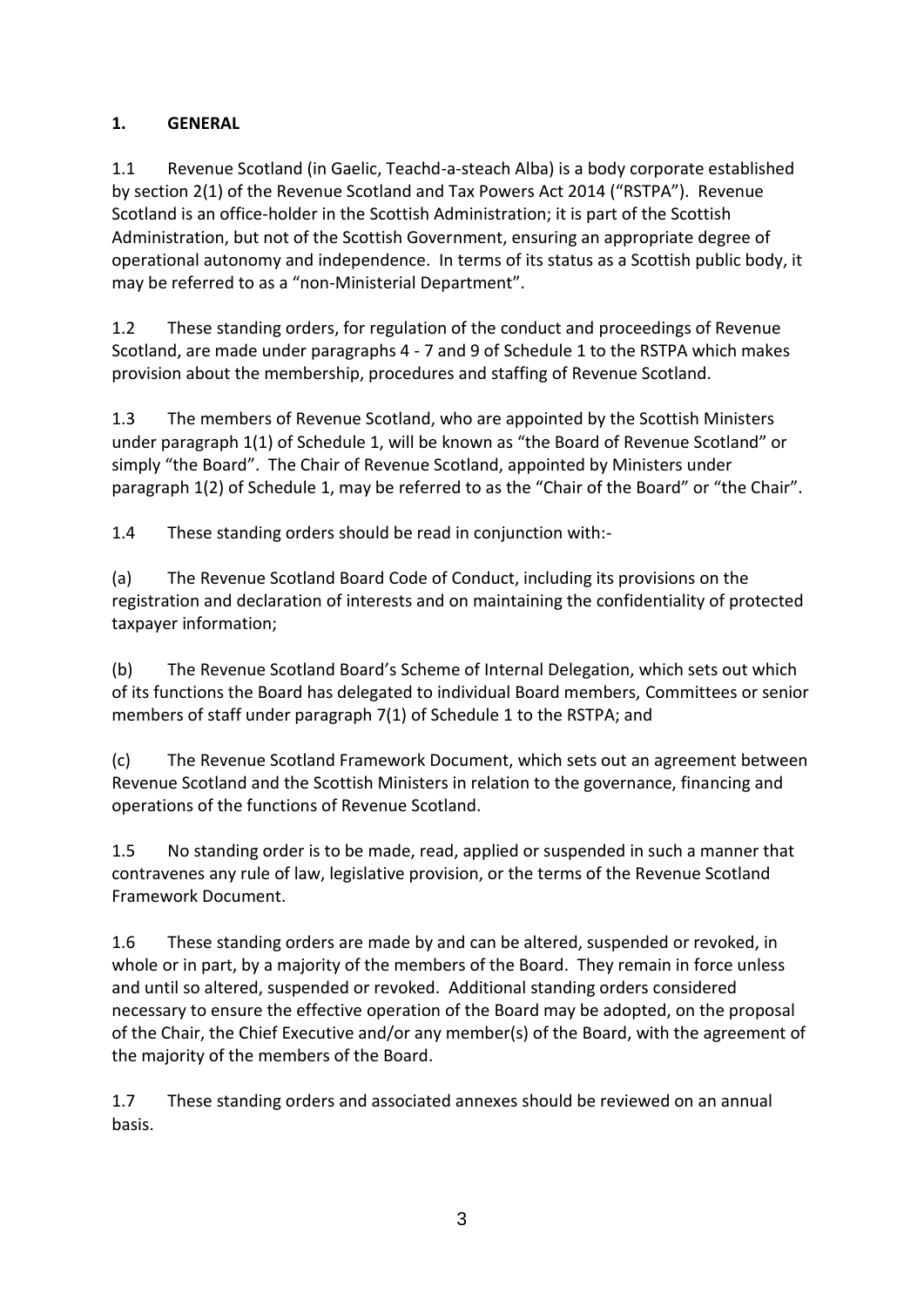1.8 Where these standing orders do not make specific provision, the Chair, in consultation with the Chief Executive, will have discretion to determine all questions of procedure for the conduct and proceedings of the Board.

# **2. MEMBERSHIP OF THE BOARD**

2.1 Members are appointed to and hold office in Revenue Scotland in accordance with the provisions of Schedule 1 to the RSTPA and the Revenue Scotland Framework Document. The collective membership of Revenue Scotland will be known as, and may be referred to as, "the Board of Revenue Scotland", as set out in standing order 1.3 above.

2.2 Members are appointed to the Board in their individual capacity and they do not hold office as representatives of any personal or professional group or any professional or corporate body. Members of the Board are expected to subscribe to and comply with the Code of Conduct.

2.3 Members of the Board will require to register their interests as defined by the Code of Conduct, within one month of the date of their appointment to the Board, in a register kept by the Revenue Scotland Secretariat ("the Secretariat") for that purpose. This register will be available for public inspection.

2.4 Procedures for making declarations of interest are also set out in full by the Code of Conduct. Where a dispute arises as to whether a conflict of interest arises in respect of any Board member (other than the Chair), the following procedure will apply:-

(a) in the event of the potential conflict arising during the course of a meeting, the Chair will determine whether such a conflict exists. If a conflict exists, the Board member concerned will not be permitted to be further involved in that part of the meeting affected by the conflict;

(b) in the event of the potential conflict arising outwith a meeting, the Chair will determine whether such a conflict exists. If a conflict exists, the Board member concerned will not be permitted to be further involved in the business affected by the conflict, whether in discussion, in secure electronic communication or by any other means;

(c) before reaching a conclusion in either of the circumstances set out in (a) or (b) above, the Chair may consult other Board members as he or she considers necessary; and

(d) a record of the area of potential conflict and of the action taken under (a) or (b) above will be retained by the Secretariat.

# **3. CHAIR OF REVENUE SCOTLAND**

3.1 The Chair of Revenue Scotland, or in his or her absence his or her nominated deputy, will preside at meetings of the Board in accordance with these standing orders. Any power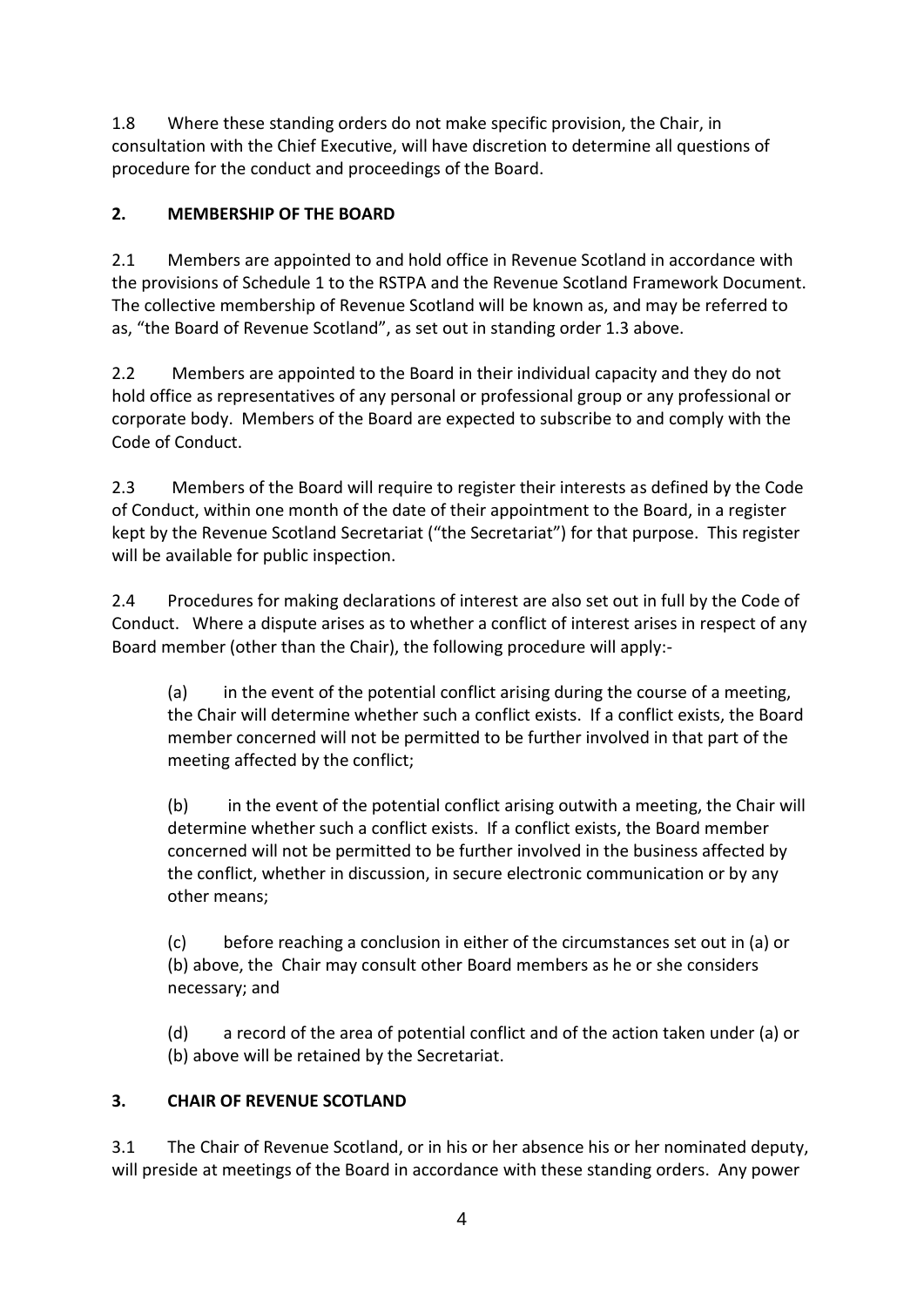or duty assigned to the Chair in relation to the conduct of a Board meeting may be exercised by the nominated deputy presiding at the meeting.

3.2 In the event that the Chair is unable to attend a meeting, and no deputy has been nominated or any nominated deputy is also unable to attend, a temporary deputy will be selected by the Board members present. Any power or duty assigned to the Chair in relation to the conduct of a Board meeting may be exercised by the temporary deputy at the meeting.

3.3 The Chair will regulate discussion and debate at Board meetings and will ensure that all present enjoy equality of opportunity to express their views.

3.4 If in the opinion of the Chair any person present at a meeting is incapacitated, behaving inappropriately or without due consideration for other Board members or persons present, the Chair may require that person to leave the meeting.

3.5 The Chair is bound, in the same way as are all Board members, by the provisions of the Code of Conduct and of standing orders 2.3 and 2.4 in respect of the registration and declaration of interests. Where a conflict of interest arises during the course of a meeting, the Chair will not be further involved in that part of the meeting affected by the conflict, and his or her nominated deputy will preside at that part of the meeting until conclusion of the relevant business. Where a conflict arises outwith a meeting, the Chair will not be involved in the business affected by the conflict, whether in discussion, in secure electronic communication or by any other means. Before reaching a conclusion in either of these circumstances, the Chair may consult other Board members as he or she considers necessary and appropriate. A record of the area of potential conflict and of the action taken will be retained by the Secretariat.

# **4. ORDINARY MEETINGS OF THE BOARD**

4.1 The Board will meet at least six times in each financial year on dates and at times and places determined by the Board and specified in the notice calling the meeting, provided that the Chair, or in his or her absence a nominated deputy, may order the convening of an additional meeting or meetings. Attendance at these meetings can be via teleconference. No period longer than three months should elapse between ordinary Board meetings.

4.2 Not less than seven calendar days prior to the date of a Board meeting the following documents will be issued electronically by the Secretariat to each Board member:-

(a) a notice convening the meeting (detailing date, time and location);

(b) an agenda detailing the business to be transacted (with each item clearly indicating whether the matter is for decision or for scrutiny); and

(c) reports and other documents referred to in, or to be read with, the agenda (specifying whether documents are for decision, scrutiny or information).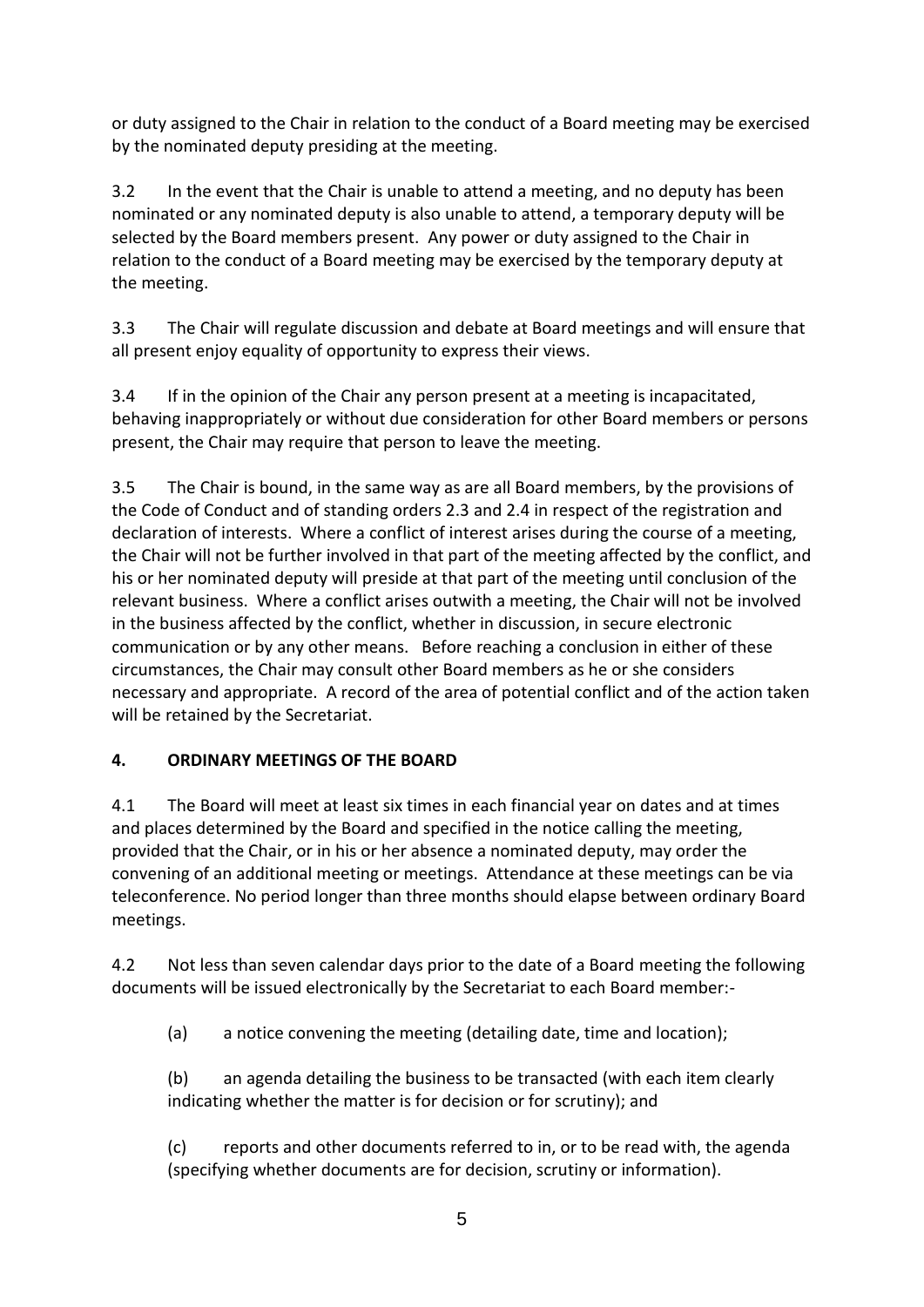4.3 Late papers will be issued or tabled only in exceptional circumstances and at the discretion of the Chair or his or her nominated deputy.

4.4 Any Board member who wishes to receive notice of all or any meetings and the agenda and papers for those meetings in paper copy must ensure that the Secretariat receives notice to that effect in time for the Secretariat to meet the requirements of standing order 4.2.

4.5 Subject to the agreement of the Board, failure to comply with standing order 4.2 will not affect the validity of a meeting or decisions reached at it.

4.6 In exceptional circumstances, a Board member may raise at the start of a Board meeting a matter not set out in the agenda. Subject to the Board member providing appropriate reasons for the urgency or delay, the matter may be discussed or decided upon, either as a substantive agenda item or under Other Competent Business, if the majority of Board members present agree to the addition of that matter to the agenda.

4.7 Where business to be transacted has not been completed within the time allotted for a Board meeting:-

- those present may resolve to continue the meeting in order to deal with the business; or
- the Board may adjourn any meeting to another date, time and place by majority agreement of Board members present; or
- any business not completed may become part of the agenda for a subsequent Board meeting.

4.8 All decisions must be made by the Board unless it has, under paragraph 7 of Schedule 1 to the RSTPA, authorised an individual Board member, a Board Committee, the Chief Executive or any other member of staff of Revenue Scotland to exercise a function or deal with a specific issue. In so doing, the Board remains responsible for the exercise of the function.

4.9 Decisions of the Board will normally be by consensus of those present at Board meetings. If consensus cannot be reached on a particular issue by Board members attending, the Chair or another Board member may ask for a vote to be taken. Any matter put to the vote is decided by a simple majority of Board members present. In the event of a tie, the Chair, or in his or her absence a nominated deputy has a second or casting vote. Voting will be by a show of hands. Only Board members present at a meeting may vote and proxy voting is not allowed. Board members departing early will be treated as nonattending for the purpose of any decision taken after the time of departure.

4.10 Decisions of the Board are binding on all Board members and staff.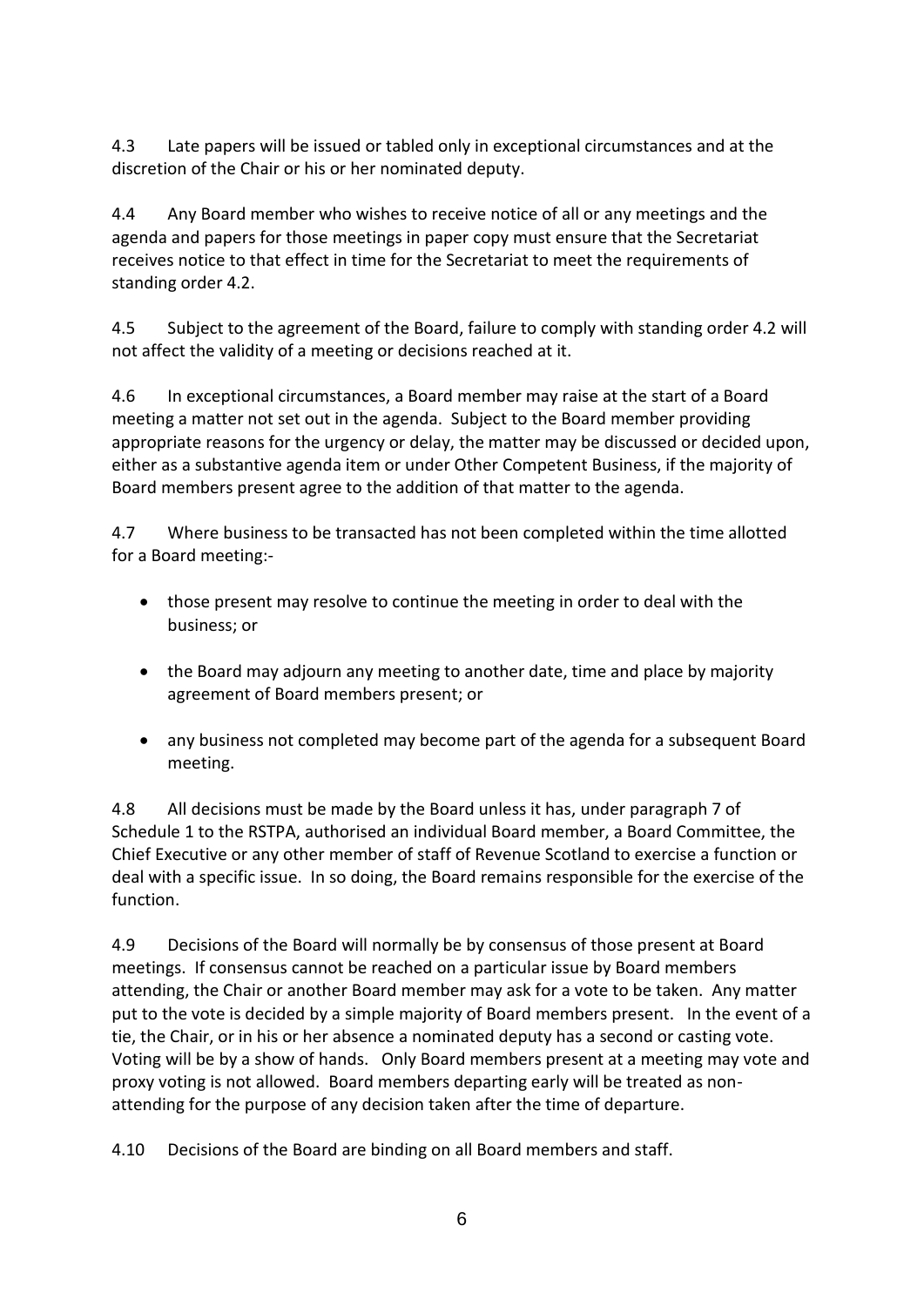4.11 A Board member may have his or her dissent to a decision of the Board recorded, provided that he or she has attended for the whole of the discussion and decision, and asks to record his or her dissent immediately after the decision is concluded. The recording of any such dissent shall not affect standing order 4.10.

4.12 The quorum for meetings of the Board is four Board members. No business will be transacted at a meeting of the Board unless there are at least four members present.

4.13 Apologies for absence should be tendered to the Secretariat and will be noted.

4.14 Should a Board member fail to attend meetings of the Board for a period of 4 consecutive months without reasonable excuse or miss three consecutive meetings of the Board, the Chair may discuss with the Board member the circumstances surrounding their absence and, if need be, their suitability for remaining a member of the Board. In such circumstances the Chair may raise with the Scottish Ministers the potential removal of that member.

4.15 The Chair, or in his or her absence a nominated deputy, may permit a Board member to attend a Board meeting by way of either audio-or video-conferencing, but bearing in mind that the preference is always for physical presence whenever possible. Where a Board member attends a meeting in this way, he or she will be regarded as being present for the purposes of constituting a quorum and will be entitled to vote.

4.16 The Board (or its Committees) may invite individuals, bodies or organisations to attend its meetings or parts of its meetings, provide information and/or make representations to it about particular issues. The Board (or its Committees) may also invite individuals, bodies or organisations to provide written submissions for consideration in advance of meetings of the Board (or its Committees).

4.17 The Board may from time to time agree upon and publish a process for seeking input and/or information (including the format and timescales for provision of this input or information) from interested and/ or affected parties in advance of it considering particular issues at a meeting.

4.18 The Board may also establish and participate in regular meetings at dates between established meetings. These are informal meetings and therefore are not included in the overall total for meetings and are not minuted.

# **5. AGENDA**

5.1 The agenda for Ordinary meetings of the Board will be prepared by the Secretariat, agreed with the Chair and CEO and issued to Board members not less than seven calendar days prior to the date of the Board meeting. The final decision on the agenda will rest with the Chair.

5.2 The order of business at Ordinary meetings of the Board will normally be:-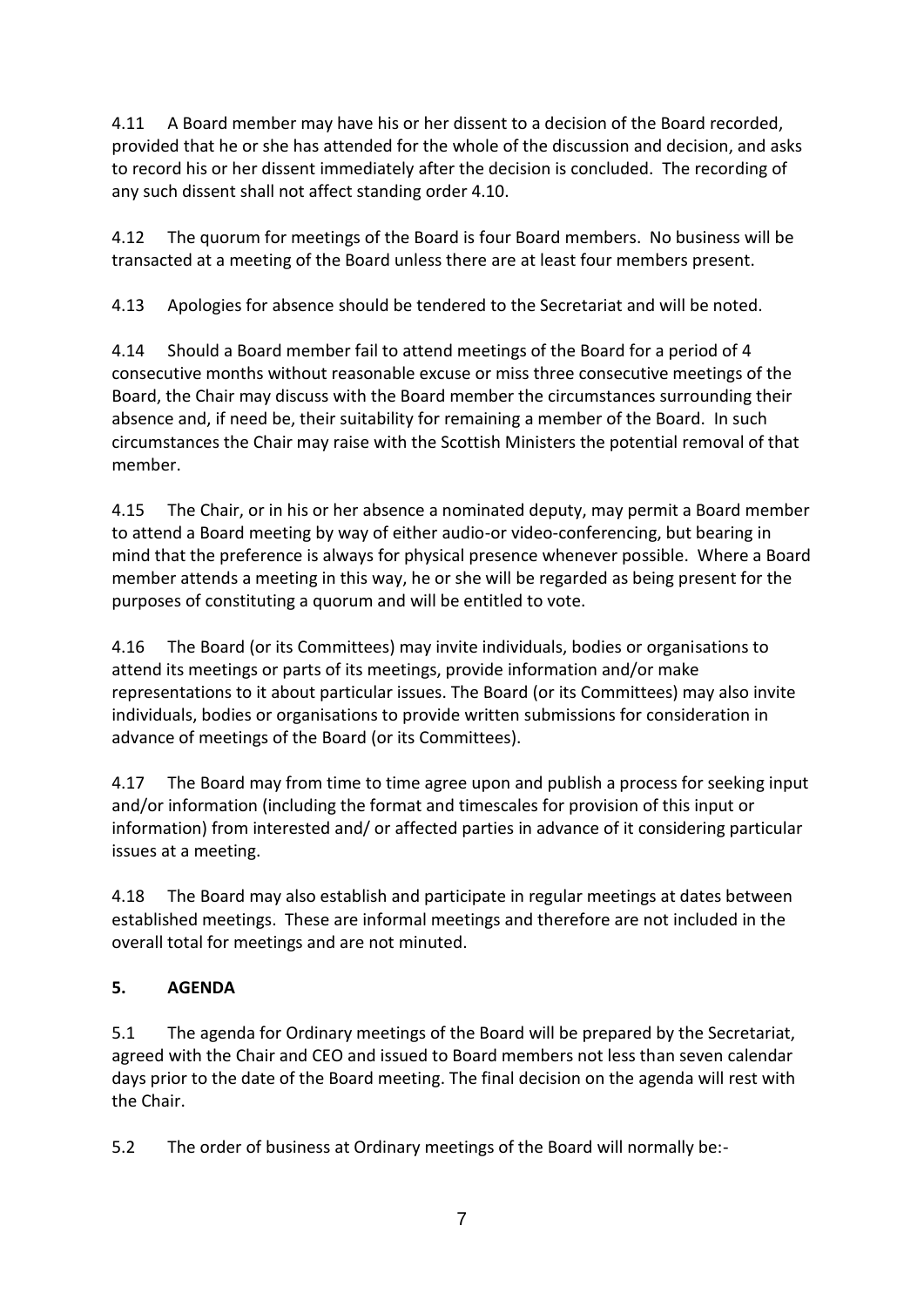- (a) Declarations of interest
- (b) Apologies for absence
- (c) Agreement of agenda and other competent business
- (d) Minutes of the last meeting and matters arising (if not otherwise on the agenda)
- (e) Business in the order in which it is noted on the agenda
- (f) Other competent business.

5.3 The order of business may be varied by the Chair with the agreement of a majority of the Board members present at the meeting.

5.4 The following will be standing items on the Agenda for Ordinary meetings:-

- Minutes of the last meeting and matters arising;
- Report by the Chair;
- Report by the Chief Executive;
- Tax Update and Operational Performance;
- Finance Reports (Quarterly);
- Business Plan and KPI Reports (Quarterly);
- Corporate Risk Register (Bi-annually);
- Revenue Scotland Board Action Log; and
- Corporate Communications.

5.5 Following meetings of the Audit and Risk Committee and Staffing and Equalities Committee, the Board will receive and consider oral and/ or written updates from the Committee on the progress being made in the Committees' areas of delegated responsibility. The Board will receive an annual written report from the Committees. Minutes of all Audit and Risk and Staffing and Equalities Committee meetings will also be circulated to the Board.

5.6 Items will be added to the Agenda of Ordinary meetings as the need arises, for example:-

- Planning and horizon scanning;
- Corporate projects and associated risks;
- HR, including Health and Safety:
- Shared services agreements; and
- Board Training.

5.7 Any Board member may propose an item for the Agenda of an ordinary Board meeting by contacting the Secretariat, copying the proposal to the Chair, not less than 14 calendar days before the date of the meeting.

5.8 Any Board member wishing to raise an urgent item at a Board meeting must give notice at the start of the meeting. The Board members present will decide whether any such item will be discussed at the meeting (see section 4.6 above) or held over to a subsequent meeting.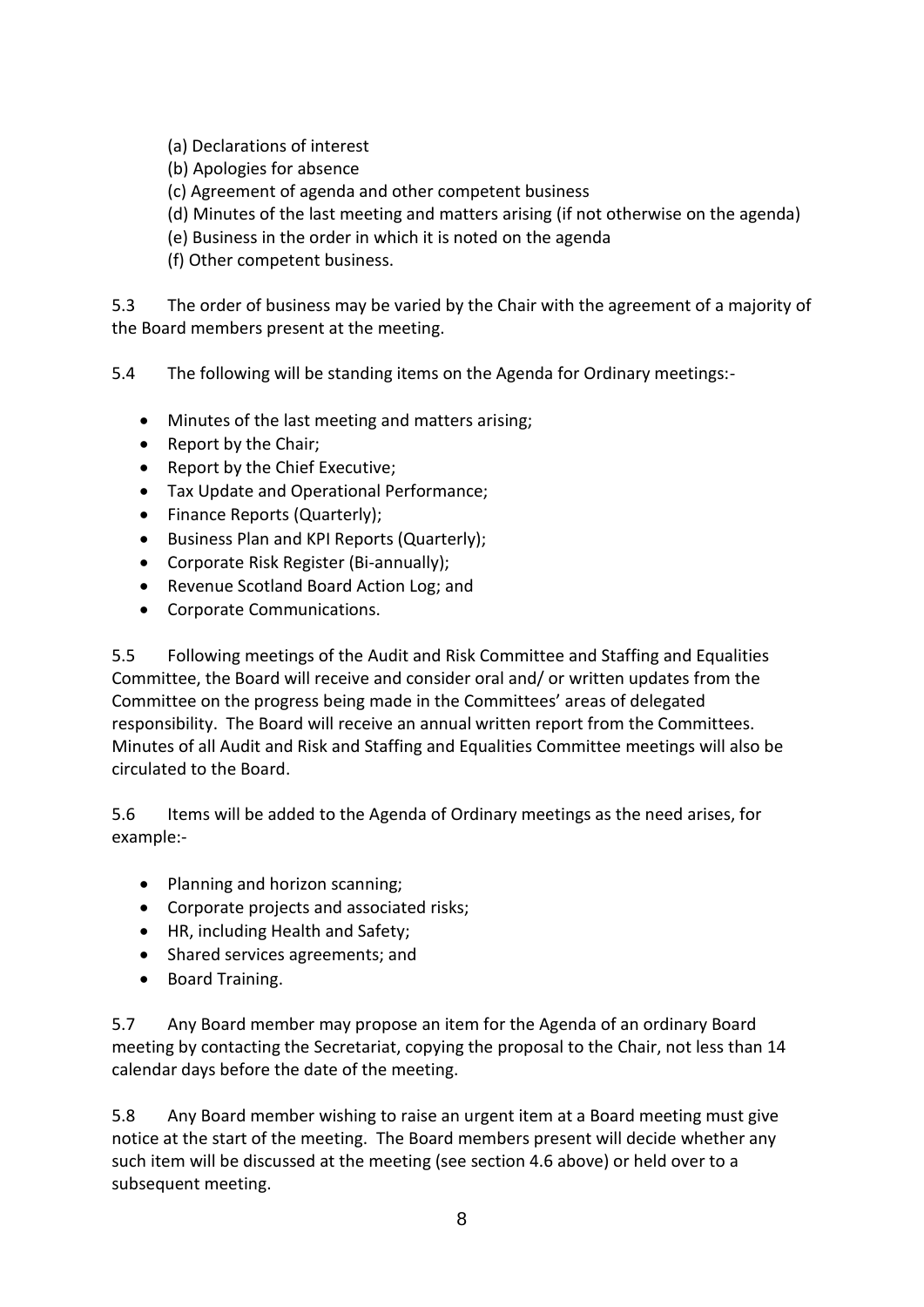# **6. SPECIAL MEETINGS OF THE BOARD AND BOARD DECISIONS TAKEN OUTWITH MEETINGS**

6.1 The Chair, a Board member or Board members, or the Chief Executive may at any time propose a special meeting of the Board to deal with urgent business. The Chair or Chief Executive will call a special meeting of the Board on receipt of a formal request which specifies the business to be transacted at the meeting and which has the support of no fewer than 3 members of the Board. Formal requests under this standing order will be sent to the Secretariat.

6.2 Where a formal request is received in accordance with standing order 6.1, the special meeting will usually be held within 14 calendar days of receipt of the request. No business will be transacted at that meeting other than that specified in the request.

6.3 Decisions of the Board and transaction of business at special meetings will be subject to the requirements of standing order 4.12 (quorum) in the same way as at ordinary Board meetings.

6.4 In addition to such action at special meetings of the Board, urgent Board business may be transacted, and/ or Board decisions made, via video- or audio- conference or via secure electronic communication, always subject to the requirements of standing order 4.12.

6.5 On every occasion on which any of standing orders 6.1 to 6.4 is invoked, the circumstances will be reported to all members of the Board and to the Secretariat at the earliest opportunity. All such actions will be reported to the next meeting of the Board.

6.6 The Board or its Committees may organise, as appropriate, business planning meetings and working groups to consider specific tasks or to respond to emerging issues. Such meetings will be discursive and will not be decision-making fora; they may be minuted if appropriate and a decision would be taken on a case by case basis on whether to publish the minutes or, as the case may be, the outcome of the discussion. Recommendations and/or reports from business planning meetings and working groups will be referred to the Board or to the appropriate Committee for consideration or decision.

# **7. MINUTES**

7.1 Minutes will be kept of each Board meeting of Revenue Scotland recording the Board members present, staff in attendance, apologies tendered and accepted for nonattendance, issues considered, decisions reached, resolutions passed and actions agreed.

7.2 The Secretariat will following each Board meeting agree with the CEO and Head of Strategy and Corporate Services and circulate, usually within two working days, to all Board members a short summary of actions agreed and key issues discussed and/ or decided. Usually within seven calendar days of a Board meeting, draft minutes will be sent by the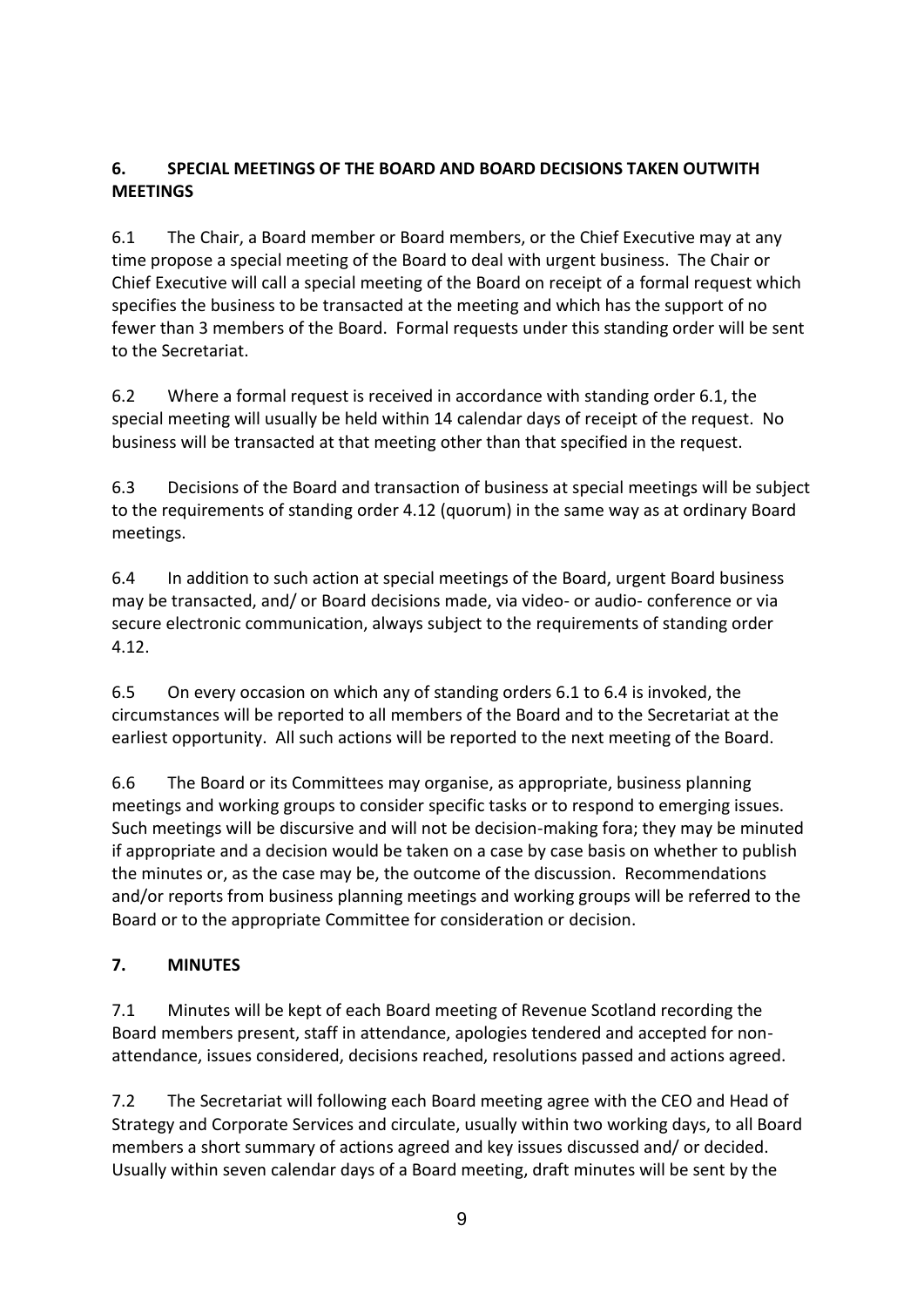Secretariat to the Chair for approval. The revised draft minutes will be sent to Board members usually within three weeks of the date of the meeting. The draft minutes will be tabled at the next Board meeting for approval.

7.3 Where those present at a meeting of the Board or any of its Committees determine that any part of the business conducted is taxpayer or commercially sensitive, that part of the proceedings will be minuted separately and will not be published under Standing Order 7.4 below.

7.4 Once approved, minutes will be published on the Revenue Scotland website in final form within seven calendar days of the meeting. Minutes will be made available on the Revenue Scotland website for two years following the date of the meeting, after which time they will be removed and placed in an electronic archive by the Secretariat. Where appropriate, published minutes will indicate where conduct of confidential business has been recorded in separate unpublished minutes.

7.5 Decisions on issues of immediate importance to operational staff may be disseminated to them, notwithstanding the minutes of the meeting recording the decision having not been approved or published, but only with the approval of the Chair or, where this applies, the nominated or temporary deputy chairing the meeting.

# **8. COMMITTEES**

8.1 Committees established by the Board under paragraph 5 of Schedule 1 to the RSTPA will operate strictly in accordance with their terms of reference.

8.2 When establishing Committees, the Board will:-

(a) establish the terms of reference, including (in consultation with the Committee) the frequency of meetings and arrangements for reporting to the Board on progress being made in the Committee's areas of delegated responsibility;

(b) determine the chair, membership and period(s) of appointment;

(c) select or confirm the arrangements for chairing meetings of the Committee; and

(d) determine procedures, including the Committee's quorum and which of the standing orders set out in this document will apply to the conduct of the Committee.

8.3 Committees may comprise members of the Board and individuals who are not members of the Board. They must not consist solely of non-Board members and they must contain at least two Board members. No business will be transacted at a meeting of any Committee unless at least two Board member is present (quorum).

8.4 Members of a Board Committee who are not Board members are nevertheless bound by the provisions set out in the Revenue Scotland Board Code of Conduct.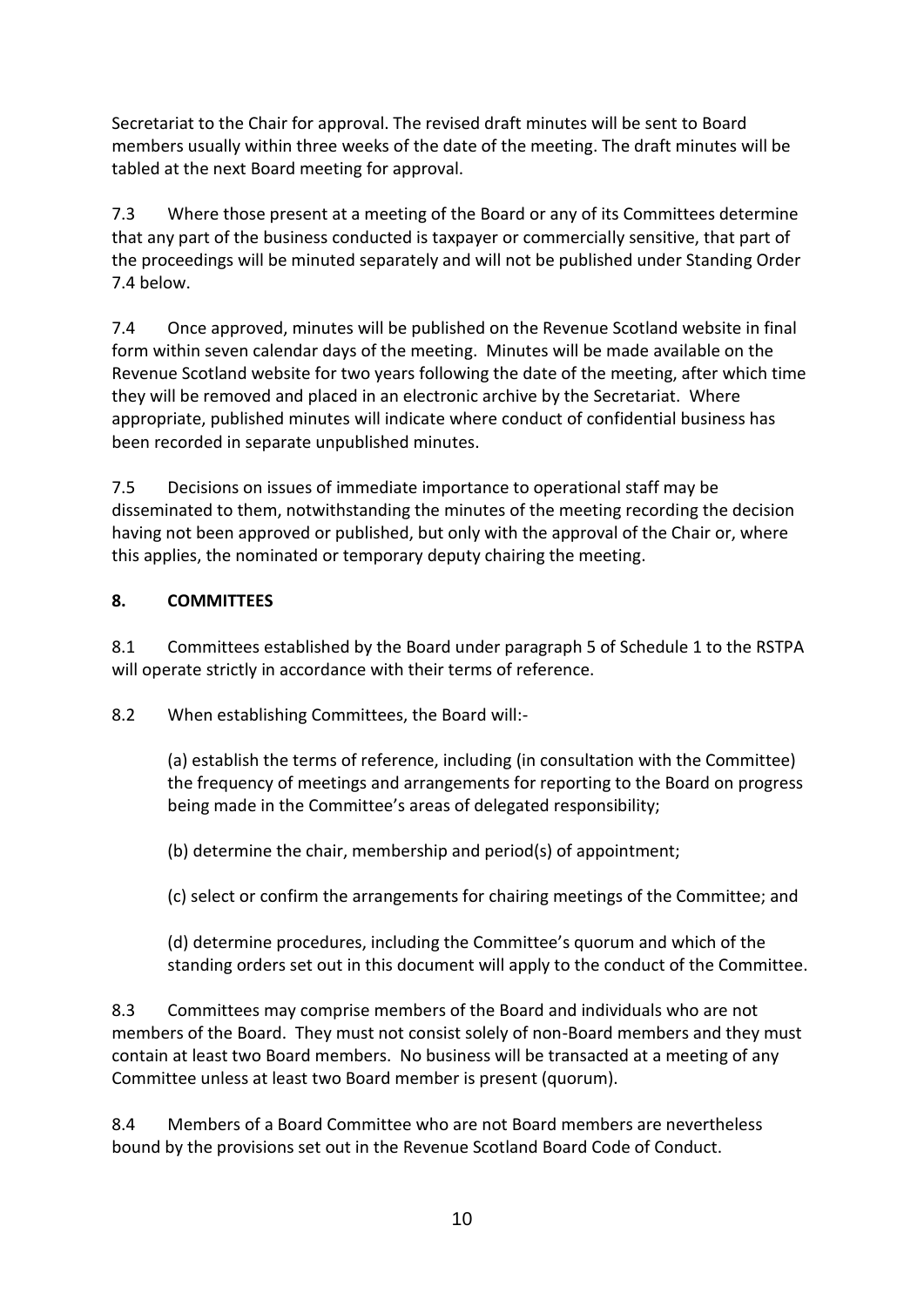8.5 Members of a Board Committee who are not Board members are not entitled to vote at meetings of the Committee.

8.6 Members of a Board Committee who are not Board members cannot be considered part of quorum.

8.7 The Board may delegate to its Committees such of its functions as it considers appropriate. The Board however remains responsible for the exercise of its functions.

8.8 Committees will, subject to any directions by the Board, meet on such dates and at such times and places as they may determine. The Committee Chair may decide, in discussion with Committee members, that urgent business may be tabled at a given meeting.

8.9 Committees may organise, as appropriate, business planning meetings and working groups to consider specific tasks or to respond to emerging issues – also linked to paragraph 6.6 above.

8.10 The Secretariat will, following each Committee meeting and usually within two working days, agree with the CEO and Head of Strategy and Corporate Services and circulate to all members a short summary of actions agreed and key issues discussed and/ or decided. Within fourteen calendar days of a Committee meeting, draft minutes will be sent by the Secretariat to the Chair of the Committee for approval. The revised draft minutes will be considered by the Board at its next meeting.

8.11 The following will be standing committees of the Board:- (a) Audit and Risk Committee;

(b) Staffing and Equalities Committee; and

(c) any other Committees to whom the Board decides to delegate any of its functions.

8.12 The Board will review its Committee structure at least annually.

# **9. CORRESPONDENCE**

9.1 All incoming correspondence to the Revenue Scotland body corporate is for the attention of the whole Board, whether addressed to any Board member or to the Revenue Scotland Secretariat.

9.2 The Secretariat will receive and log all correspondence to and from the Revenue Scotland body corporate. Any such correspondence received by or sent to an individual Board member in relation to Revenue Scotland will be copied, normally electronically, to the Secretariat for this purpose.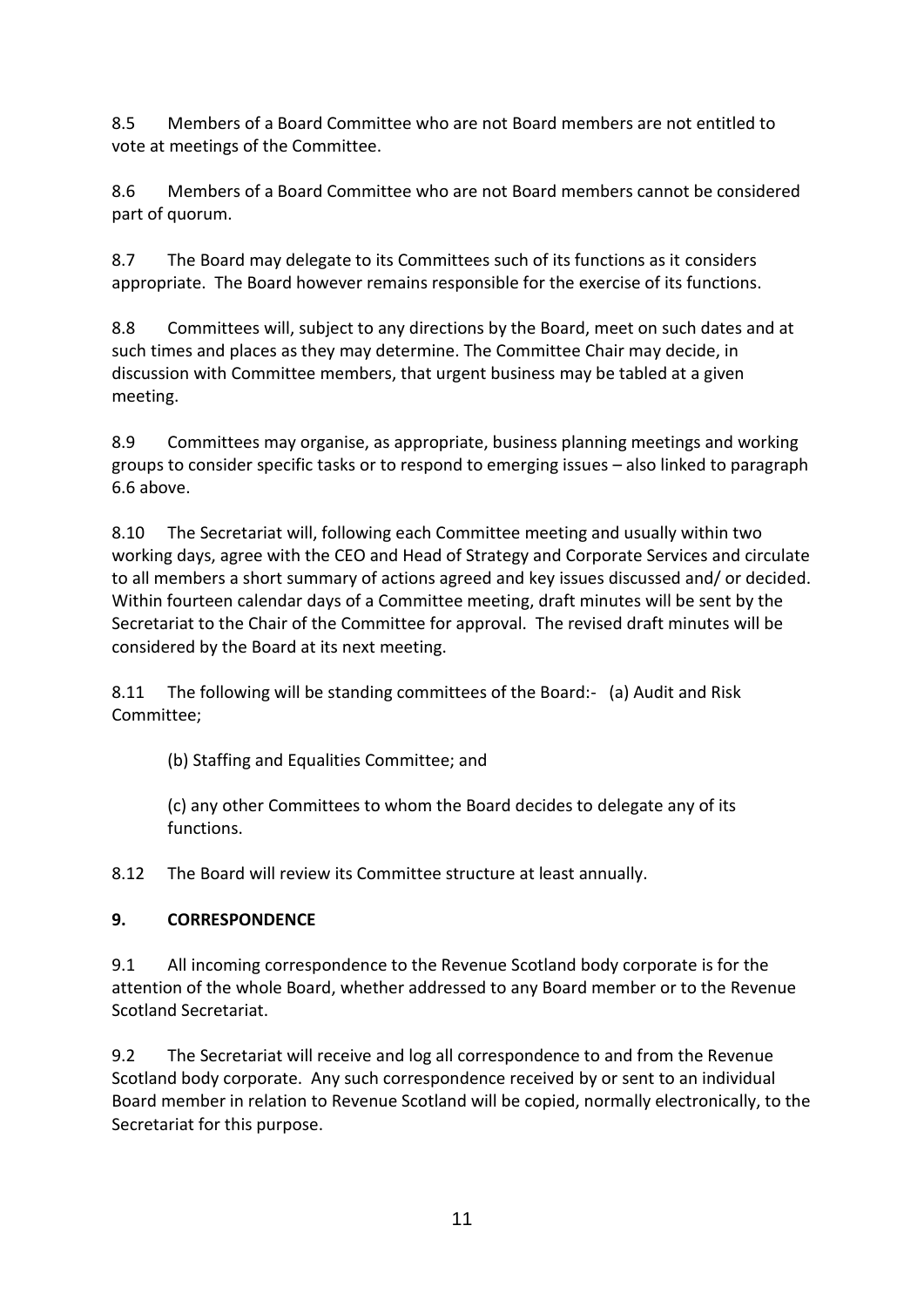9.3 Unless undue delay would occur or legal requirements would not be met in relation to the giving of due attention to any item of correspondence, the Secretariat will present all significant items of correspondence to the next meeting of the Board.

9.4 Where proceeding as under Standing Order 9.3 would result in undue delay or fail to meet legal requirements, the Secretariat will arrange for the Board to be consulted electronically on the terms of an appropriate response. (See also standing orders 6.4. and 10.)

# **10. URGENT ACTIONS**

10.1 The Chair, or in his or her absence a nominated deputy, has the authority to require or permit the Chief Executive or other senior member of staff to take urgent action (on matters that are permitted to be delegated to an individual) or to reply to correspondence between meetings of the Board where the delay in exercising a function or in responding to correspondence is likely to be seriously detrimental to the interests of Revenue Scotland or to be contrary to legislation.

10.2 If the issue in relation to which the urgent action relates is not one permitted to be delegated to an individual, agreement to take such action should be sought and obtained through secure electronic means of communication from a majority of the members of the Board.

10.3 On every occasion on which standing order 10.1 or 10.2 is invoked, the circumstances will be reported to all members of the Board and to the Board Secretariat at the earliest opportunity. All such actions will be reported to the next meeting of the Board.

#### **11. PUBLIC STATEMENTS**

11.1 Public statements concerning Revenue Scotland will normally be made by either the Chair or Chief Executive, or by a member of staff authorised by the Chief Executive or by the Board. Roles and responsibilities in connection with statements relating to novel or contentious matters and matters having potential reputational or legal impact on Revenue Scotland, and other communications functions, are set out in the Scheme of Internal Delegation.

#### **12. SIGNING OF DOCUMENTS**

12.1 Where any documents are required to be executed on behalf of Revenue Scotland, they shall be signed:-

(a) by the Chair and one other member of the Board;

(b) by the Chief Executive; or

(c) by any person operating within their remit under the Scheme of Internal Delegation.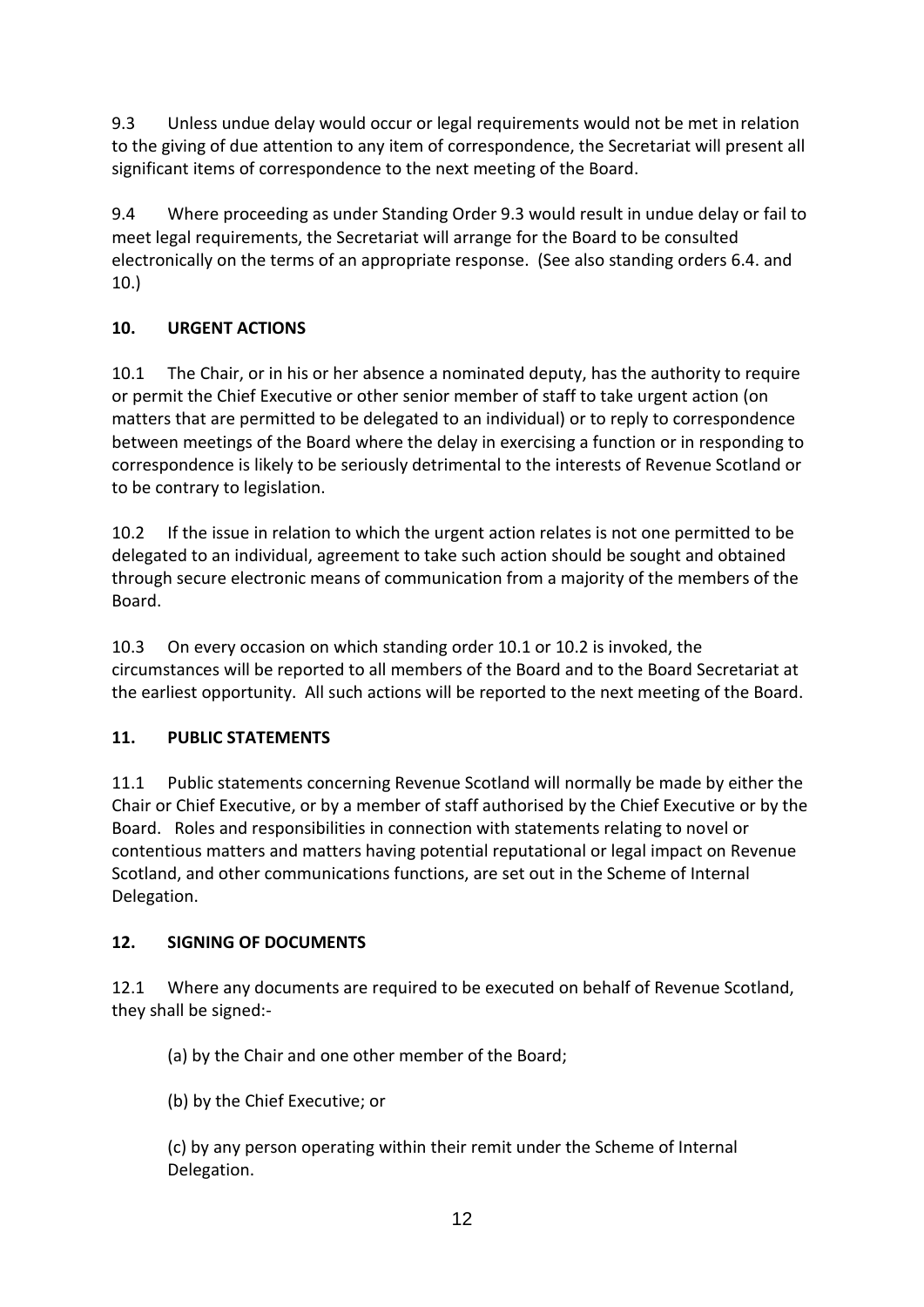# **13. CONFIDENTIALITY**

13.1 All Board members, the Secretariat and any other person present at a meeting of the Board, have a duty not to:-

(a) discuss items of business agreed under standing order 7.3 to be confidential with any person who was not present at that meeting, unless authorised to do so by the Chair or the Chief Executive; or

(b) comment on any matter in any way that undermines the principle of collective responsibility for decisions reached at such meetings.

13.2 The duty set out in standing order 13.1 is in addition to the statutory obligation laid under Part 3 of the RSTPA upon all current or former Board members and Board Committee members, current and former staff of Revenue Scotland and individuals who have exercised or are exercising functions on behalf of Revenue Scotland to ensure the confidentiality of protected taxpayer information.

13.3 This standing order is without prejudice to the terms of the Public Interest Disclosure Act 1998.

# **14. PAPERS AND DOCUMENTS**

14.1 Board members will be held personally responsible for the safe custody of any papers or documents which have been received or entrusted to them in the course of their duties. The loss of any such documents must be reported immediately to the Chief Executive, the Senior Information Risk Owner (SIRO) and, in the absence of either the Chief Executive or the SIRO, the Secretariat.

# **15. DUTY OF THE BOARD IN RELATION TO THE ACCOUNTABLE OFFICER**

15.1 The Chair and Board members of Revenue Scotland must ensure that they are fully aware of, and have due regard to, the responsibilities and statutory duties placed upon the Chief Executive as the Accountable Officer; these are summarised in Section 4 of the Revenue Scotland Framework Document and set out in full in the *Memorandum to Accountable Officers for Parts of the Scottish Administration*, published in the Scottish Public Finance Manual (SPFM).

15.2 In particular, the Board must at all times bear in mind that it is incumbent on the Chief Executive to combine his or her Accountable Officer responsibilities to the Scottish Parliament with responsibilities to the Board. The Chief Executive may consult the Director General Finance, Scottish Government on any aspects of his or her duties as Accountable Officer. The Accountable Officer must consult the Director General on any action which he/ she considers is inconsistent with his/ her duties on financial, regulatory or propriety grounds, and specifically where he/ she seeks written authority from the Scottish Ministers in terms of section 8 of the SPFM or a direction from the Board.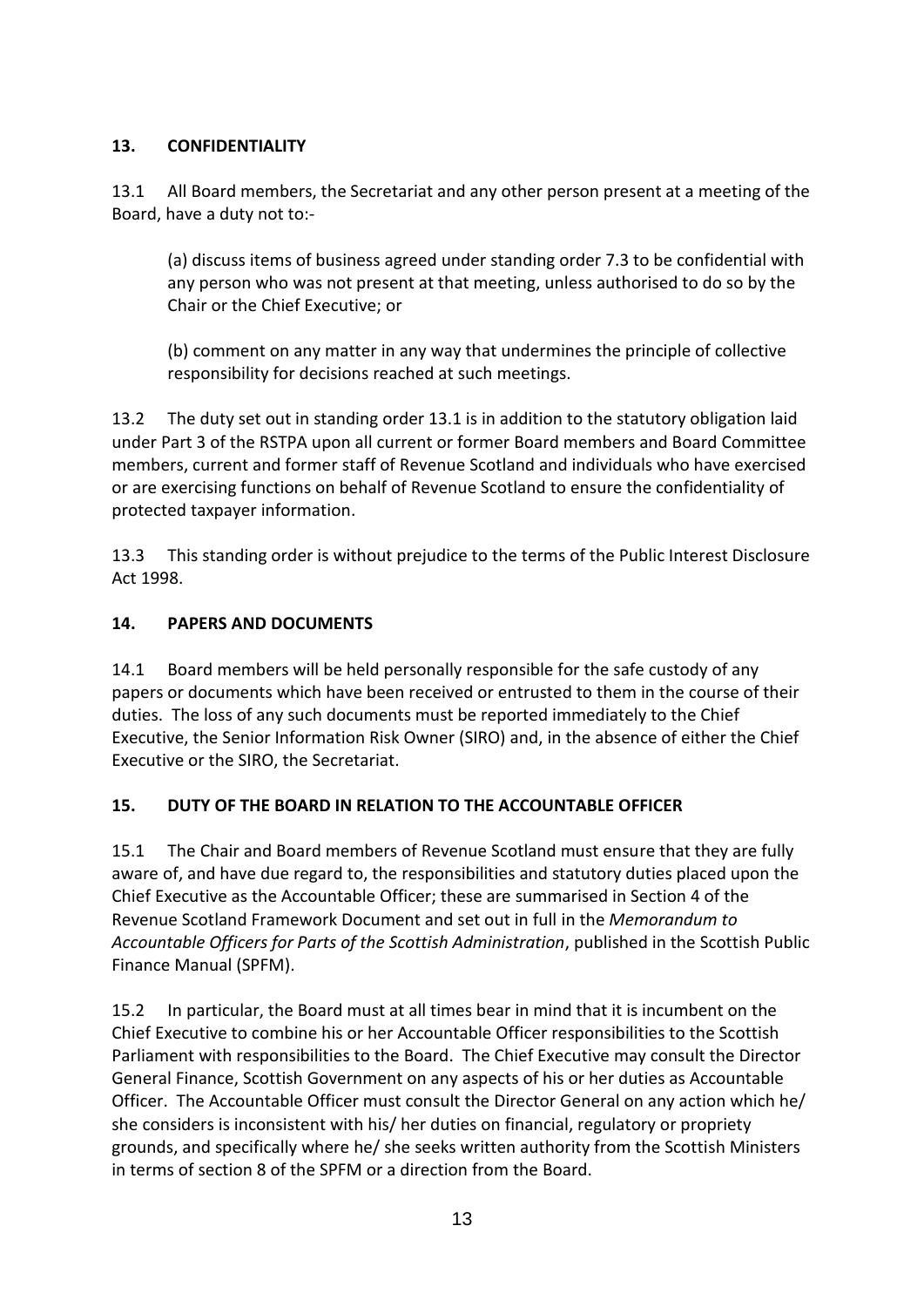#### **16. MEMBERS' REMUNERATION AND EXPENSES**

16.1 Revenue Scotland will remunerate Board members, and any other persons appointed to any Committee established by the Board, in accordance with the scales set out at the Board Code of Conduct.

#### **17. INTERPRETATION**

17.1 In these standing orders and their Annexes:-

"Revenue Scotland Secretariat" or "Secretariat" means any officer or officers appointed by the Chief Executive of Revenue Scotland to act in this capacity;

"financial year" means the period beginning with the establishment of Revenue Scotland and ending on 31 March next occurring and each subsequent period of a year ending on 31 March; and

"the Revenue Scotland website" is: [www.revenue.scot.](http://www.revenue.scot/)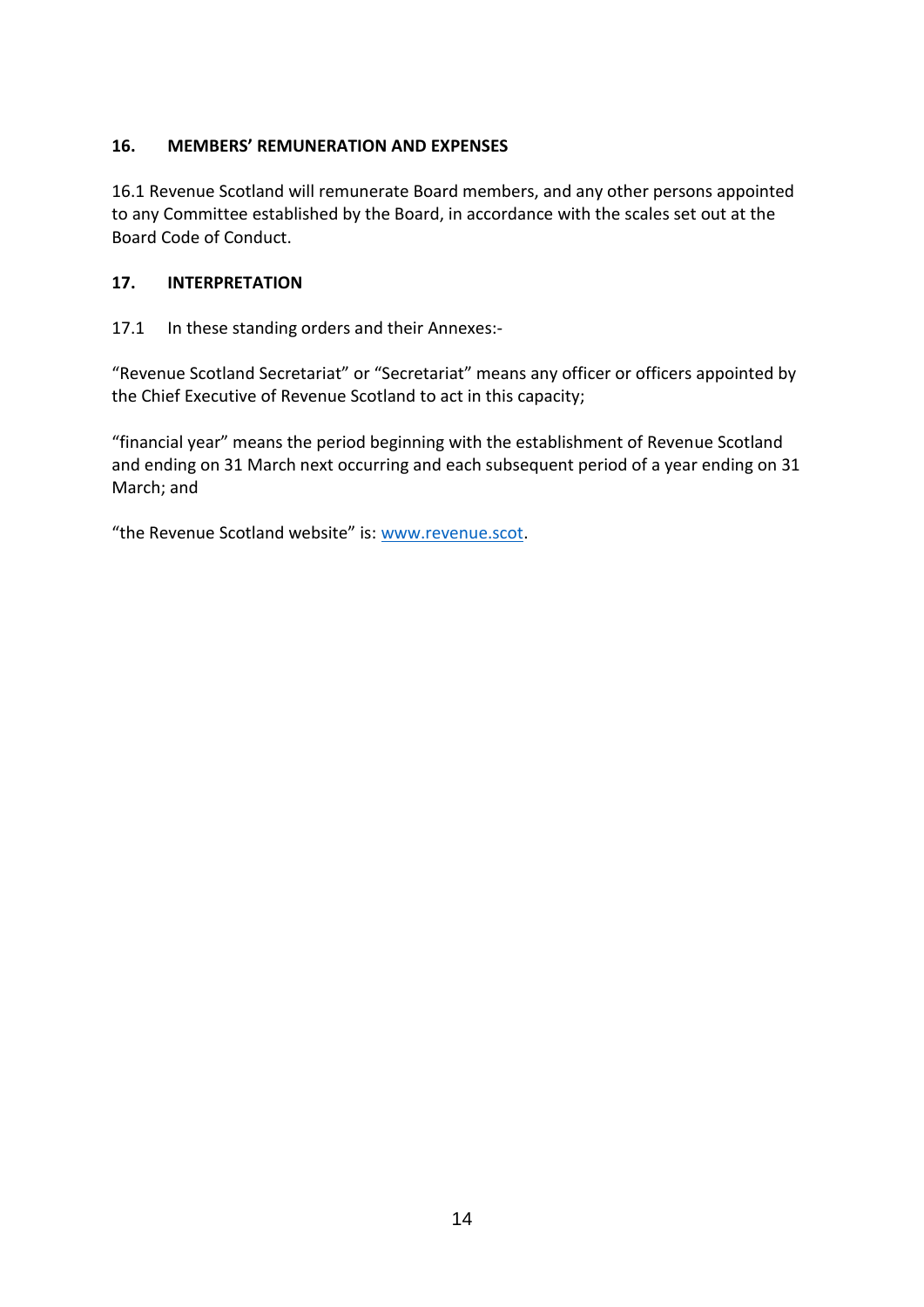#### **ANNEX A**

#### **AUDIT AND RISK COMMITTEE TERMS OF REFERENCE**

#### **1. ROLE**

1.1 The Board of Revenue Scotland has established an Audit and Risk Committee as a Committee of the Board to support it in its responsibilities for issues of risk, control and governance and associated assurance through a process of constructive challenge.

#### **2. MEMBERSHIP**

2.1 The non-executive Board members of the Audit and Risk Committee are:

- Lynn Bradley; and
- John Whiting CBE; and
- Martin McEwen

2.2 The Audit and Risk Committee will be chaired by Lynn Bradley.

2.3 The Committee may also include co-opted members. Nominations for a co-opted member of the Committee would be subject to approval the of the Revenue Scotland Board.

2.4 A quorum for any meeting will be two members, not including any co-opted member(s). By exception and with agreement of the Chair, members can attend by telephone conference.

2.5 The Audit and Risk Committee will be attended by the Chief Executive, the Head of Strategy and Corporate Functions and the Head of Finance/Chief Accountant and any such other staff as required.

2.6 The Audit and Risk Committee will be provided with a secretariat function by members of staff of Revenue Scotland appointed by the Chief Executive to act in this capacity.

#### **3. REPORTING**

3.1 The Audit and Risk Committee will report orally and/ or in writing to the Board and Accountable Officer after each meeting. A copy of the minutes of the meeting may form the basis of the report.

3.2 The Audit and Risk Committee will provide the Board and Accountable Officer with an Annual Report, timed to support finalisation of the Annual Accounts and the Governance Statement, summarising its conclusions from the work it has completed during the year.

3.3 In addition, the committee will: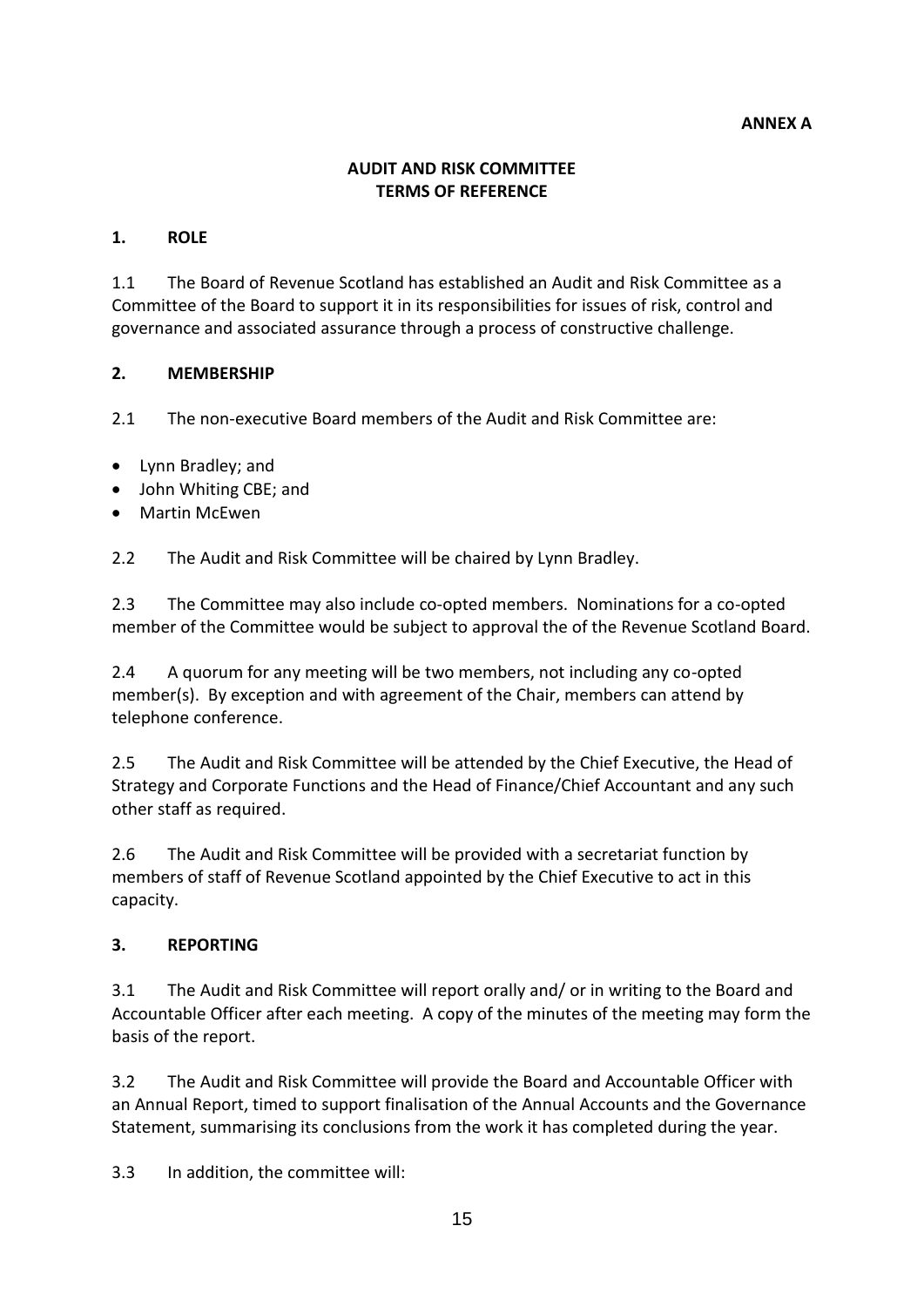- Report to the Board any issues which may have emerged since the previous meeting;
- Alert the Board to issues that pose a material risk to the delivery of the organisations aims, strategic objectives and major programmes; and
- Undertake any other specific tasks at the request of the Board or Chief Executive.

#### **4. RESPONSIBILITIES**

- 4.1 The Audit and Risk Committee will advise the Board and Accountable Officer on:
- The strategic processes for risk, control and governance, and on the Governance Statement;
- The accounting policies, the Accounts and the Annual Report, including the process for review of the Accounts prior to submission for Audit, levels of error identified, and management's letter of representation to the external Auditors;
- The planned activity and results of both internal and external Audit;
- The adequacy of management response to issues identified by Audit activity, including external Audit's management letter/ report;
- The effectiveness of the internal control environment;
- Assurances relating to the corporate governance requirements for Revenue Scotland;
- proposals for tendering for internal Audit services or for purchase of non-Audit services from contractors who provide Audit services];
- Anti-fraud policies, whistle-blowing processes and arrangements for special investigations;
- Any issues that should be escalated to the Board; and
- Anything else that is referred by the Board.

4.2 The Audit and Risk Committee will also annually review its own effectiveness and report the results of that review to the Board and Accountable Officer – in line with the Board Self-Assessment cycle and SG Guidance to Public Bodies.

#### **5. RIGHTS**

5.1 The Audit and Risk Committee may:

- Co-opt additional members for a period not exceeding two year to provide specialist skills, knowledge and experience; and
- Procure specialist ad-hoc advice at the expense of Revenue Scotland, subject to budgets agreed by the Board and/ or the Accountable Officer.

#### **6. ACCESS**

6.1 The Head, or representative of Internal Audit, and the representative of External Audit will have free and confidential access to the Chair of the Audit and Risk Committee. This will be a two way process for both parties and the Chair of the Audit and Risk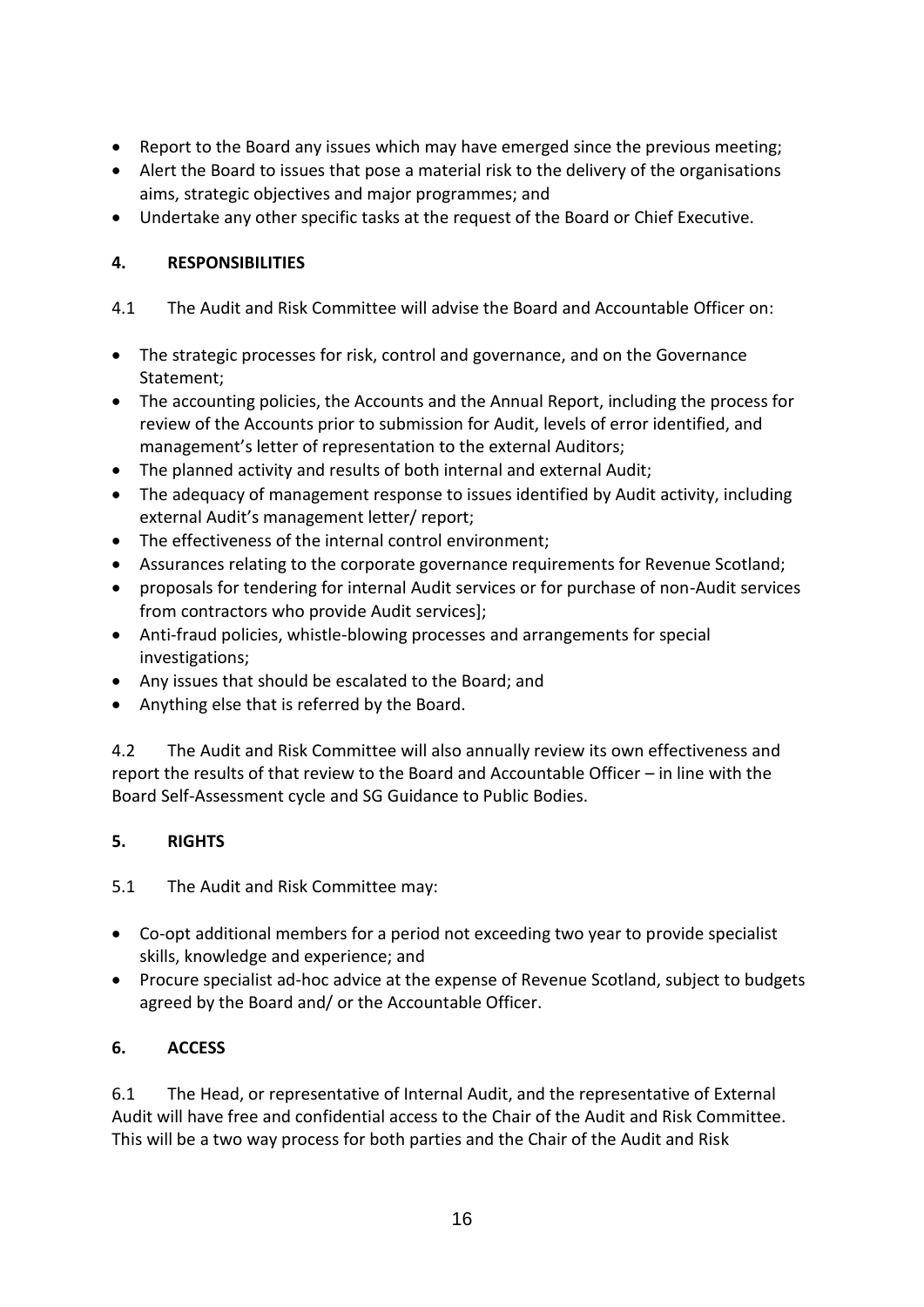Committee will also have free and confidential access to the Head or representative of Internal Audit and the representative of External Audit.

# **7. MEETINGS**

- 7.1 The procedures for Audit and Risk Committee meetings are as follows:
- The Committee will meet at least four times a year. The Chair of the Committee may convene additional meetings as she deems necessary;
- At each meeting a minimum of 2 members of the Committee will be present for the meeting to be deemed quorate – not including any co-opted member(s);
- Committee meetings will normally be attended by the Accountable Officer, the Head of Strategy & Corporate Functions, the Head of Finance/Chief Accountant, a representative of Internal Audit and a representative of External Audit;
- The Committee may require any other member of Revenue Scotland Staff to attend to assist it with its discussions on any particular matter;
- The Committee may ask any or all of those who normally attend but who are not members of the Committee to withdraw to facilitate open and frank discussion of particular matters;
- Specifically, the Committee will, at a minimum annually, meet representatives of Internal and External Audit without any members of staff of Revenue Scotland being present; and
- The Board or Accountable Officer may ask the Committee to convene further meetings to discuss particular issues on which they require the Committee's advice.

# **8. INFORMATION REQUIREMENTS**

8.1 For each meeting the Audit and Risk Committee will be provided with:

- A report summarising any significant changes to the Revenue Scotland Corporate Risk Register;
- A progress report from the Head or representative of Internal Audit summarising:
	- work performed (and a comparison with work planned);
	- key issues emerging from Internal Audit work;
	- management response to internal Audit recommendations;
	- significant changes to the internal Audit plan; and
	- any resourcing issues affecting the delivery of Internal Audit objectives;
- A progress report from the External Audit representative summarising work done and emerging findings.

8.2 As and when appropriate the Committee will also be provided with other documents including:

- Proposals for the Terms of Reference of Internal Audit;
- The Internal Audit Strategy: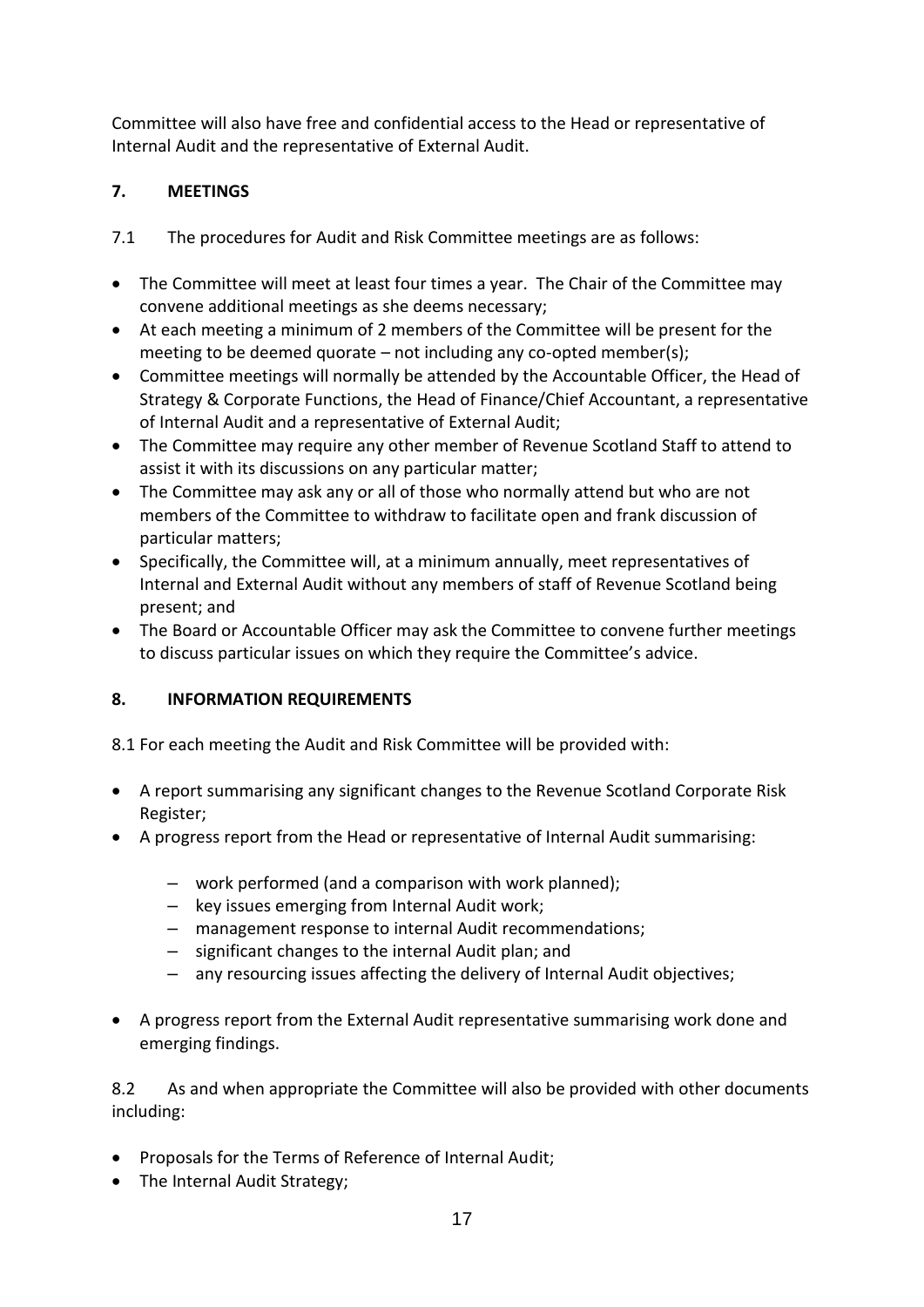- The Head of Internal Audit's Annual Opinion and Report;
- Quality assurance reports on the Internal Audit function;
- The draft Accounts of Revenue Scotland;
- The draft Governance Statement;
- An annual report on information governance from the Senior Information Risk Owner;
- A report on any changes to accounting policies;
- External Audit's management letter/ report;
- A report on any proposals to tender for internal Audit functions; and
- a report on co-operation between Internal and External Audit.

#### **9. SECRETARIAT**

9.1 Secretariat will arrange Audit and Risk Committee meetings one year in advance.

9.2 Not less than seven calendar days prior to the date of a Committee meeting the following documents will be issued electronically by the Secretariat to each Committee member:

- A notice convening the meeting (detailing date, time and location);
- An agenda detailing the business to be transacted (with each item clearly indicating whether the matter is for decision or for scrutiny); and
- Reports and other documents referred to in, or to be read with, the agenda (specifying whether documents are for decision, scrutiny or information).

9.3 Late papers will be issued or tabled only in exceptional circumstances and at the discretion of the Chair or a nominated deputy.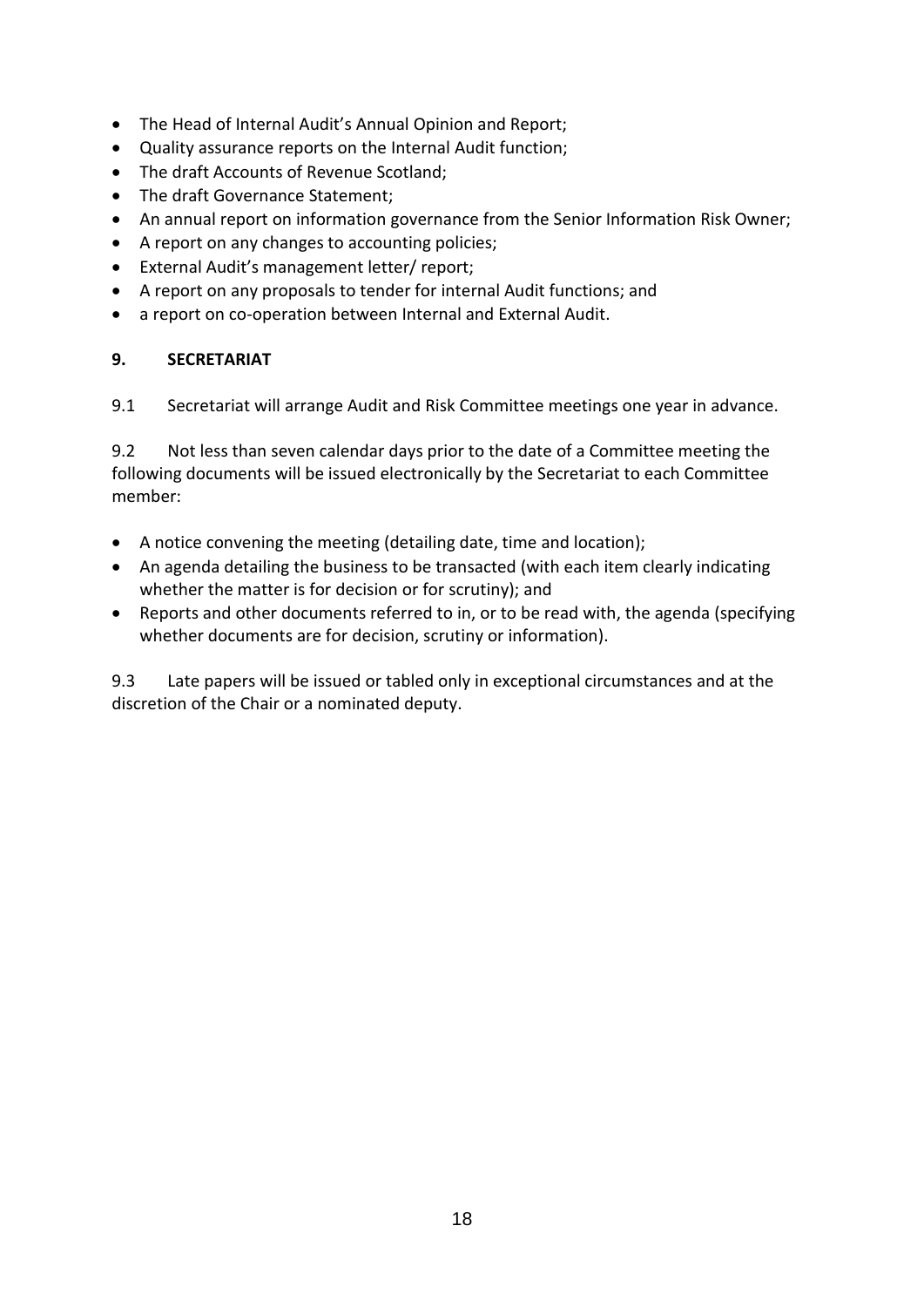#### **STAFFING AND EQUALITIES COMMITTEE TERMS OF REFERENCE**

#### **1. ROLE**

1.1 Revenue Scotland aims to be an employer of choice, maintaining the highest possible standards in the engagement and management of employees and offering internal opportunities, including the development of skills and opportunities which will assist employees' career planning and career development beyond the organisation.

1.2 The Staffing and Equalities Committee of Revenue Scotland is a standing committee of the Board. The role of the Committee is to advise the Board and assist the Chief Executive on matters of staff structure, performance management and other systems and processes relating to staff management and welfare, attraction, retention and development, contributing to the Board's corporate role and responsibilities.

1.3 The Staffing and Equalities Committee will liaise with the Scottish Government and other government departments to ensure accordance to staffing policies and best practice. In addition the committee will advise in relation to Revenue Scotland's Equalities duties, including but not restricted to employees.

#### **2. MEMBERSHIP**

2.1 The Board will appoint the Committee which will comprise two non-executive Board members and may include up to one other co-opted member. Any co-opted member will not be remunerated but may be paid expenses at the same rate as Board members.

2.1 The members of the Staffing and Equalities Committee, all non-executive Directors of Revenue Scotland, are:

- Jane Ryder OBE; and
- John Whiting CBE; and
- Jean Lindsay

2.2 The Staffing and Equalities Committee will be chaired by Jane Ryder.

2.3 Nominations for a co-opted member of the Committee would be subject to approval of the Revenue Scotland Board.

2.4 A quorum for any meeting will be two members, not including any co-opted member(s). By exception and with agreement of the Chair, members can attend by telephone conference.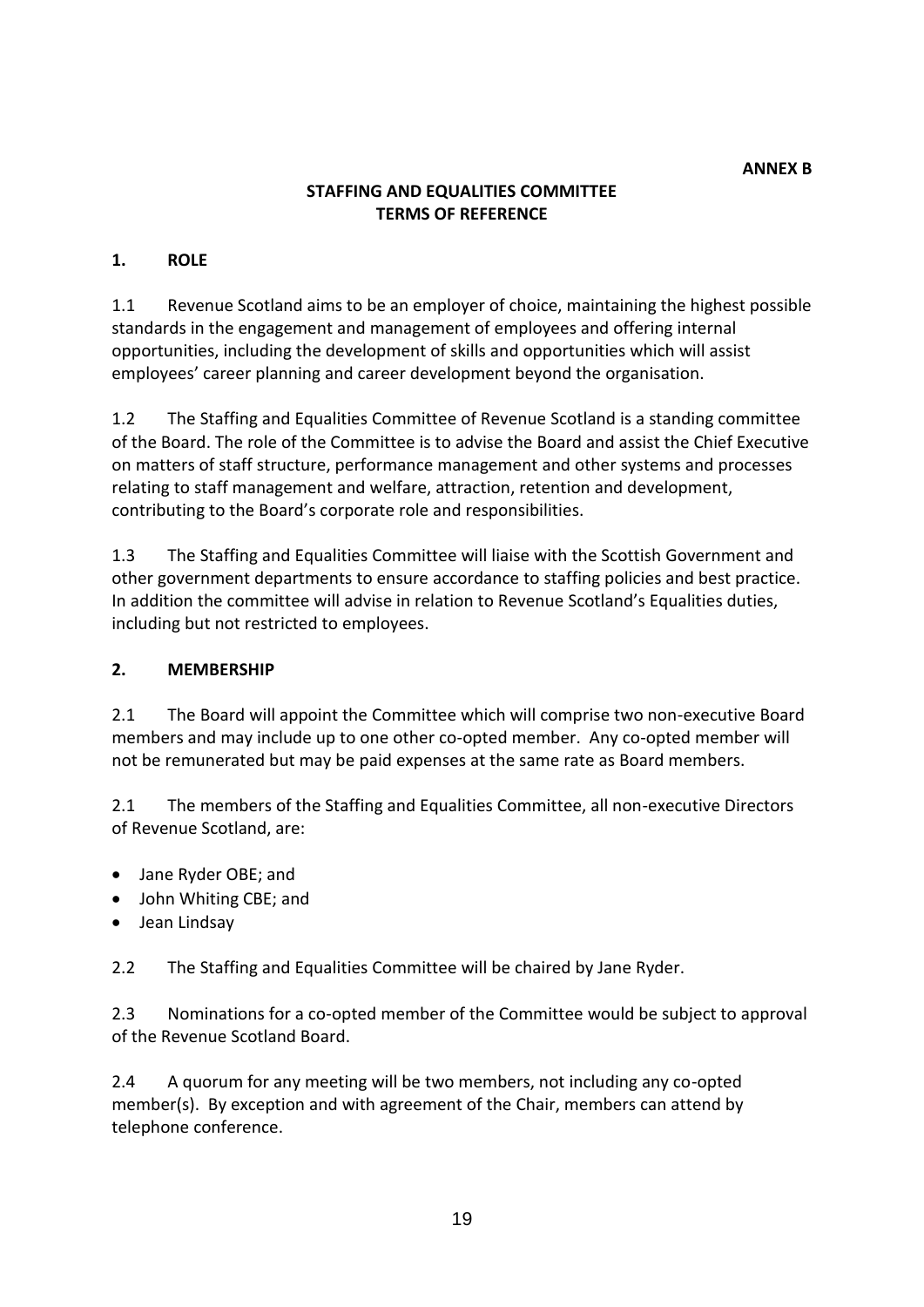2.5 The Staffing and Equalities Committee will be attended by the Chief Executive and the Head of Organisational Development or the Head of Strategy and Corporate Functions and such other staff as required.

2.6 The Staffing and Equalities Committee will be provided with a secretariat function by members of staff of Revenue Scotland appointed by the Chief Executive to act in this capacity.

# **3. REPORTING**

3.1 The Staffing and Equalities Committee will report orally and/or in writing to the Board and Accountable Officer after each meeting. A copy of the minutes of the meeting may form the basis of the report.

3.2 The Committee will provide the Board and Accountable Officer with an Annual Report, timed to support finalisation of the Annual Accounts and the Governance Statement, summarising its conclusions from the work it has completed during the year.

3.3 In addition, the committee will:

- Report to the Board any issues which may have emerged since the previous meeting;
- Alert the Board to issues that pose a material risk to the delivery of the organisations aims, strategic objectives and major programmes; and
- Undertake any other specific tasks at the request of the Board or Chief Executive.

# **4. RESPONSIBILITIES**

4.1 The primary objective of the Committee is to constructively challenge and support the Chief Executive, and provide assurance to the Revenue Scotland Board on development and implementation of a People Strategy for Revenue Scotland. Including, the maintenance of an effective framework and systems for the remuneration, performance, evaluation and welfare of staff.

4.2 The committee will have a particular focus on the Revenue Scotland's People Strategy, its development and implementation. As part of this, the Committee will scrutinise Revenue Scotland's overall approach and systems with the objective of ensuring these meet best practice:

- In the building of capability and capacity to meet organisational needs;
- For the attraction, retention and development of staff;
- In addressing health and safety, and other issues relating to the general welfare and wellbeing of staff; and
- In addressing the organisation's duties and aspirations in relation to equality and diversity.

4.3 Scrutiny will take account of the People Strategy and include:

Reviewing the effectiveness of the performance management framework for all staff;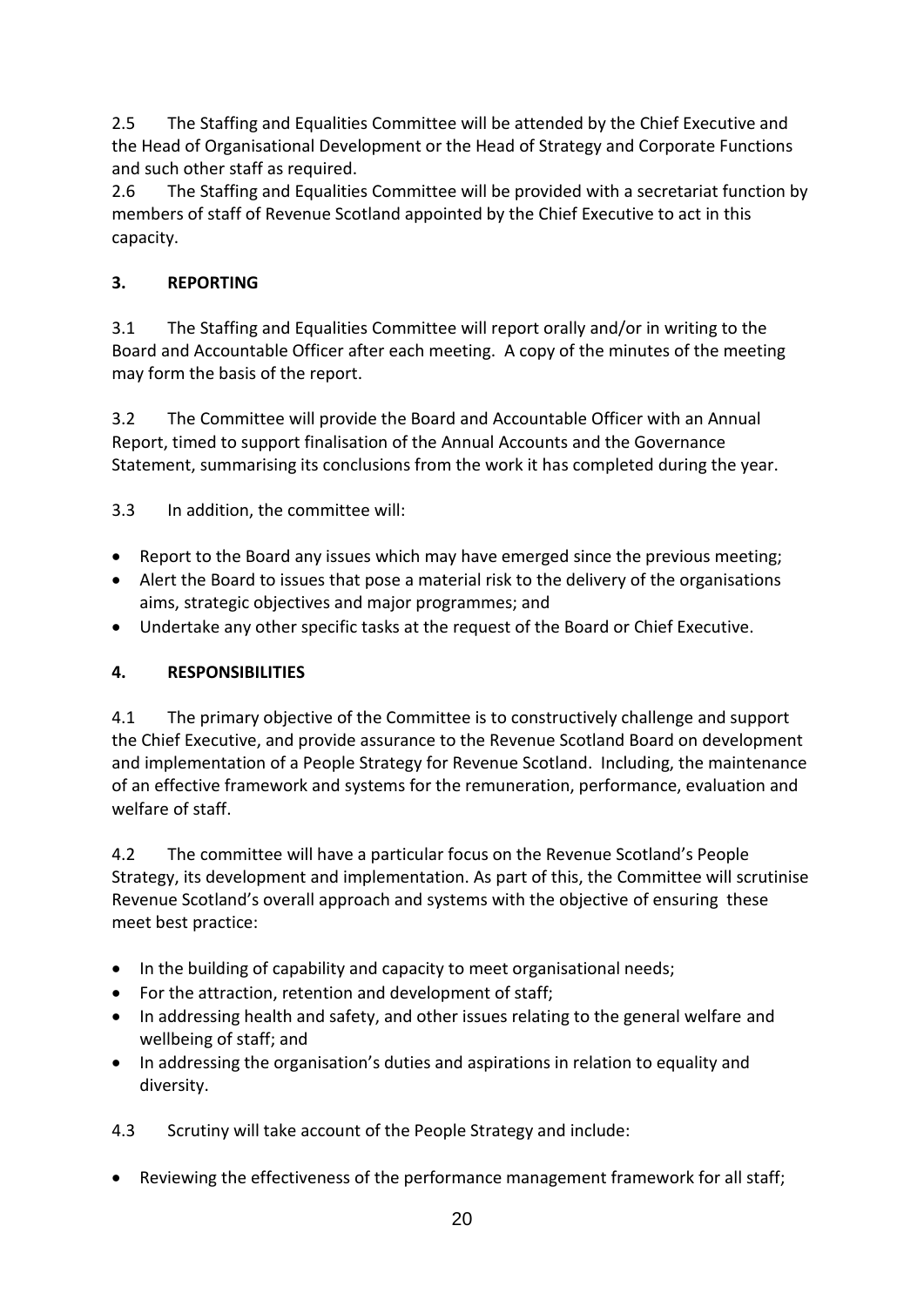- Reviewing the effectiveness and impact of individual and corporate learning and development programmes;
- Maintaining awareness and advising the Board on any major proposals for changes in staff pay, pensions and benefits; and
- Ensuring that RS has due regard to succession planning.

4.4 The Staffing and Equalities Committee will also annually review its own effectiveness and report the results of that review to the Board and Accountable Officer – in line with the Board Self-Assessment cycle.

# **5. RIGHTS**

5.1 The Staffing and Equalities Committee may:

- Co-opt additional members for a period not exceeding two year to provide specialist skills, knowledge and experience; and
- Procure specialist ad-hoc advice at the expense of Revenue Scotland, subject to budgets agreed by the Board and/ or the Accountable Officer.

#### **6. MEETINGS**

- 6.1 The procedures for Staffing and Equalities Committee meetings are as follows:
- The Committee will meet at least three times a year. The Chair of the Committee may convene additional meetings as she deems necessary;
- At each meeting a minimum of 2 members of the Committee will be present for the meeting to be deemed quorate – not including any co-opted member(s);
- Committee meetings will normally be attended by the Chief Executive and the Head of Organisational Development or the Head of Strategy and Corporate Functions;
- The Committee may require any other member of Revenue Scotland Staff to attend to assist it with its discussions on any particular matter;
- The Committee may ask any or all of those who normally attend but who are not members of the Committee to withdraw to facilitate open and frank discussion of particular matters; and
- The Board or Accountable Officer may ask the Committee to convene further meetings to discuss particular issues on which they require the Committee's advice.

# **7. SECRETARIAT SERVICES**

7.1 Secretariat will arrange Staffing and Equalities Committee meetings one year in advance.

7.2 Not less than seven calendar days prior to the date of a Committee meeting the following documents will be issued electronically by the Secretariat to each Committee member:

A notice convening the meeting (detailing date, time and location);